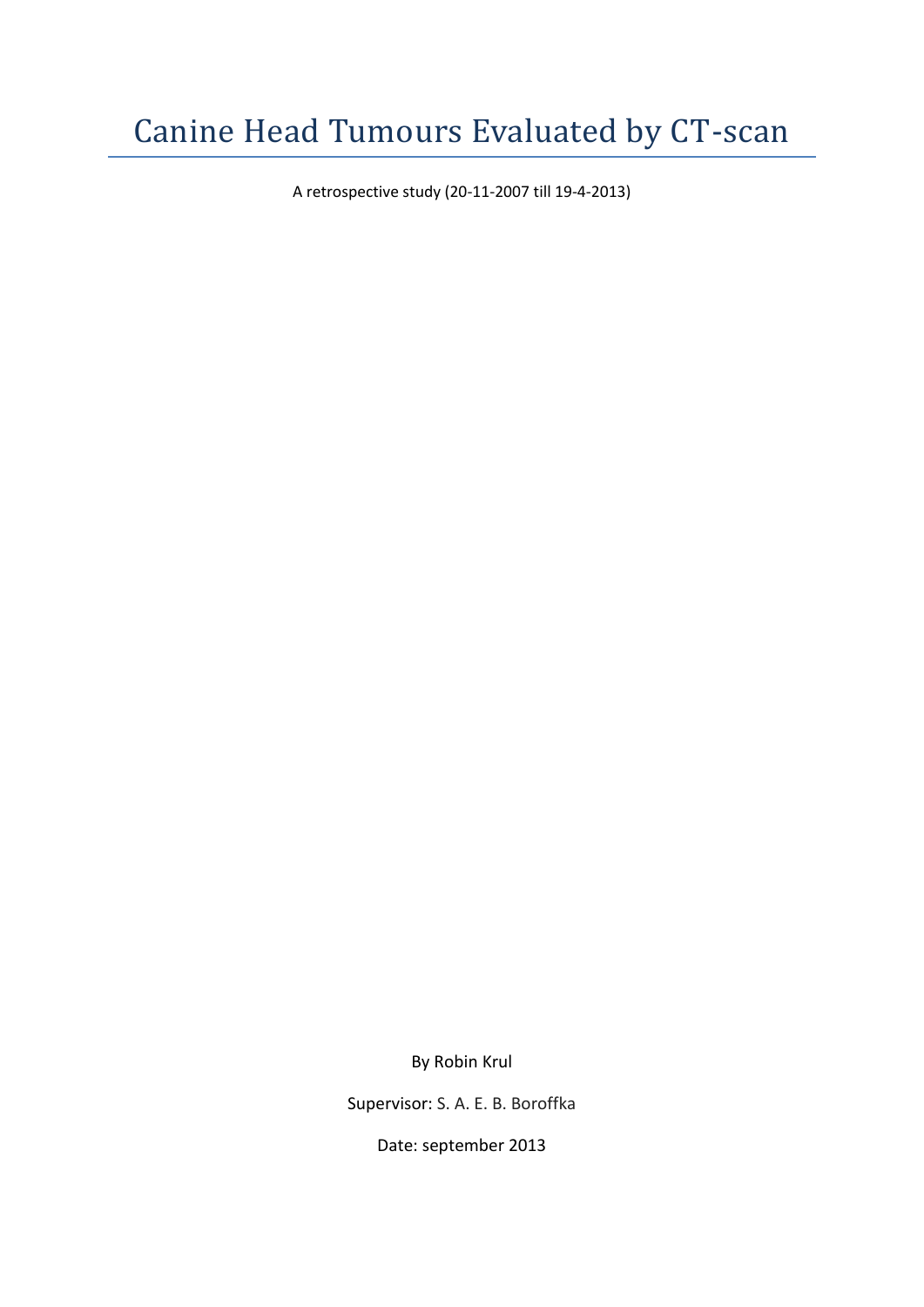# **Contents**

| Effects of breed and breed groups on the type of tumour and histological type 12 |
|----------------------------------------------------------------------------------|
|                                                                                  |
|                                                                                  |
|                                                                                  |
|                                                                                  |
|                                                                                  |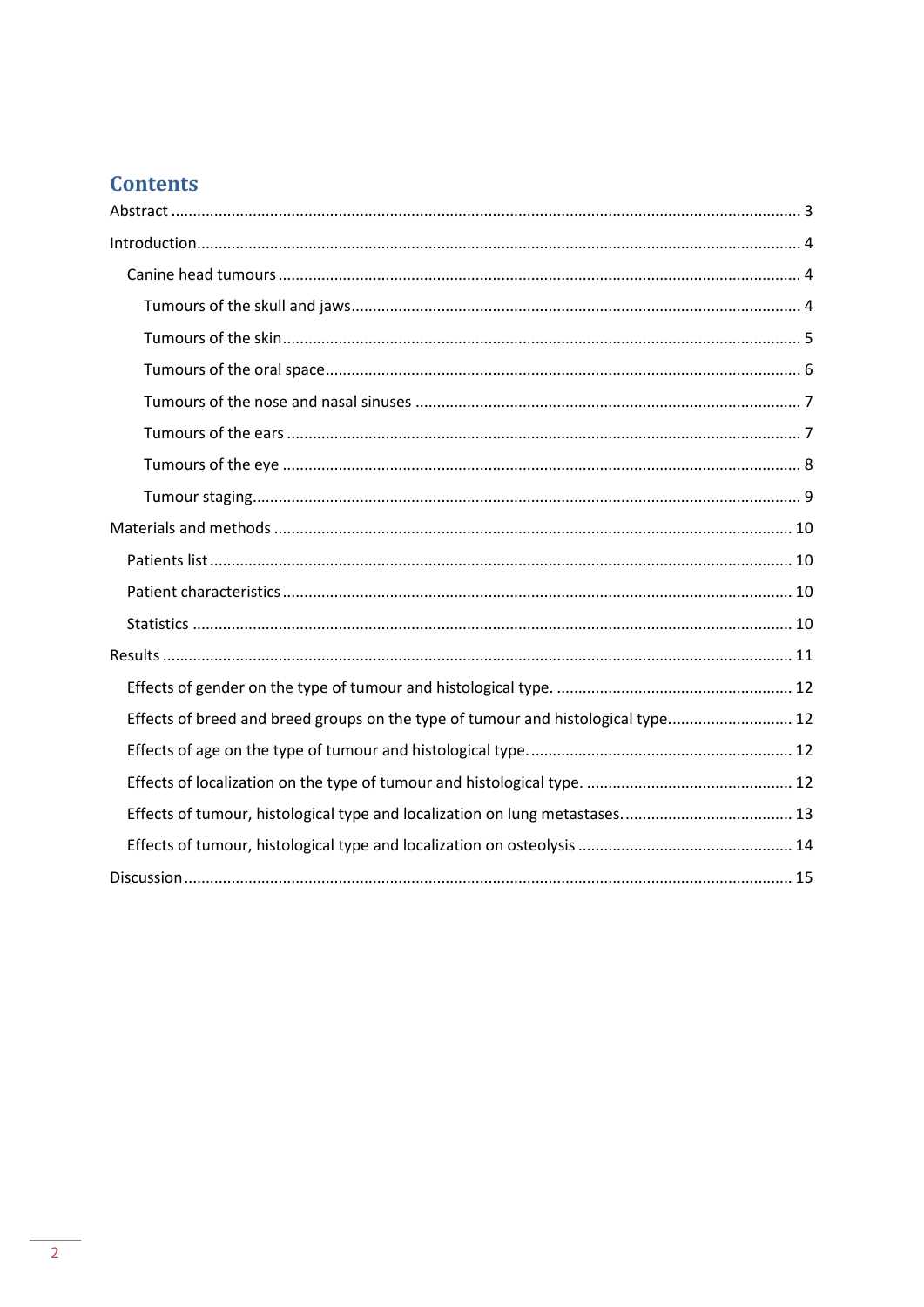# <span id="page-2-0"></span>**Abstract**

Many tumours can manifest on the canine head. These tumours come from different origins and have different behaviours. Even the same tumour can behave differently on different sites (for example squamous cell carcinomas). The goal of this study was to give an insight in the type of tumours presented at the University Clinic of the Faculty of Veterinary Medicine of Utrecht University and their prevalence and behaviour.

By using the patients databases of the division of diagnostic imaging and the university clinic a list was made of patients who were presented for CT-scan of the head to evaluate a tumour of the head. From these patients an overview was made containing information about the patient (patients number, gender, age, breed and breed group), the tumour (final diagnosis, histological type, localization and the presence of osteolysis) and whether or not a scan (radiograph or CT-scan) of the thorax was made and the outcome of this scan(whether or not there were any lung metastases found).

358 patients were presented for a CT-scan of the head for evaluation of a tumour. Fifty-six (15.64%) patients were crossbreeds and 305 (84.36%) were pure breeds. Thirty-four different tumours were found in 242 patients. The most common tumours were squamous cell carcinoma (58; 16.20%), malignant melanoma (31; 8.66%), adenocarcinoma (24; 6.70%), sarcoma (20; 5.59%), fibrosarcoma (16; 4.47%), carcinoma (15; 4.19%), acanthomatous ameloblastoma (15; 3.91%) and osteosarcoma (9; 2.51%). In 182 cases a CT-scan (160) or radiograph (20) of the thorax was performed. In 18.1% (33) of the cases lung metastases were found.

Only the breed groups seemed to have a significant influence (P<0.0005) on the type of tumour. The other variables did not have a significant influence on the type of tumour or the *n* was too small for statistical analysis. Age (young versus old) seems to have a significant (P=0.017) influence on sarcoma. Location seems to have a significant (P=0.008) influence on osteosarcoma. In case of malignant melanoma the age (P<0.0005) and location (P=0.009) seem to be of influence. No significant effects of tumour, histological type or localization were seen on the presence of lung metastases. Although it seems that melanocytic tumours were the most malignant histological type and no lung metastases were seen in tumours located at the ear, sarcomas and acanthomatous ameloblastoma. Localization and histological type seem to have a significant influence on the occurrence of osteolysis. Tumours in the oral space most frequently cause osteolysis. Between the histological types this were the epithelial tumours.

In conclusion this research gives an overview of the tumours of the canine head that were presented at the University Clinic and their behaviour as to cause osteolysis and metastatic disease to the lungs.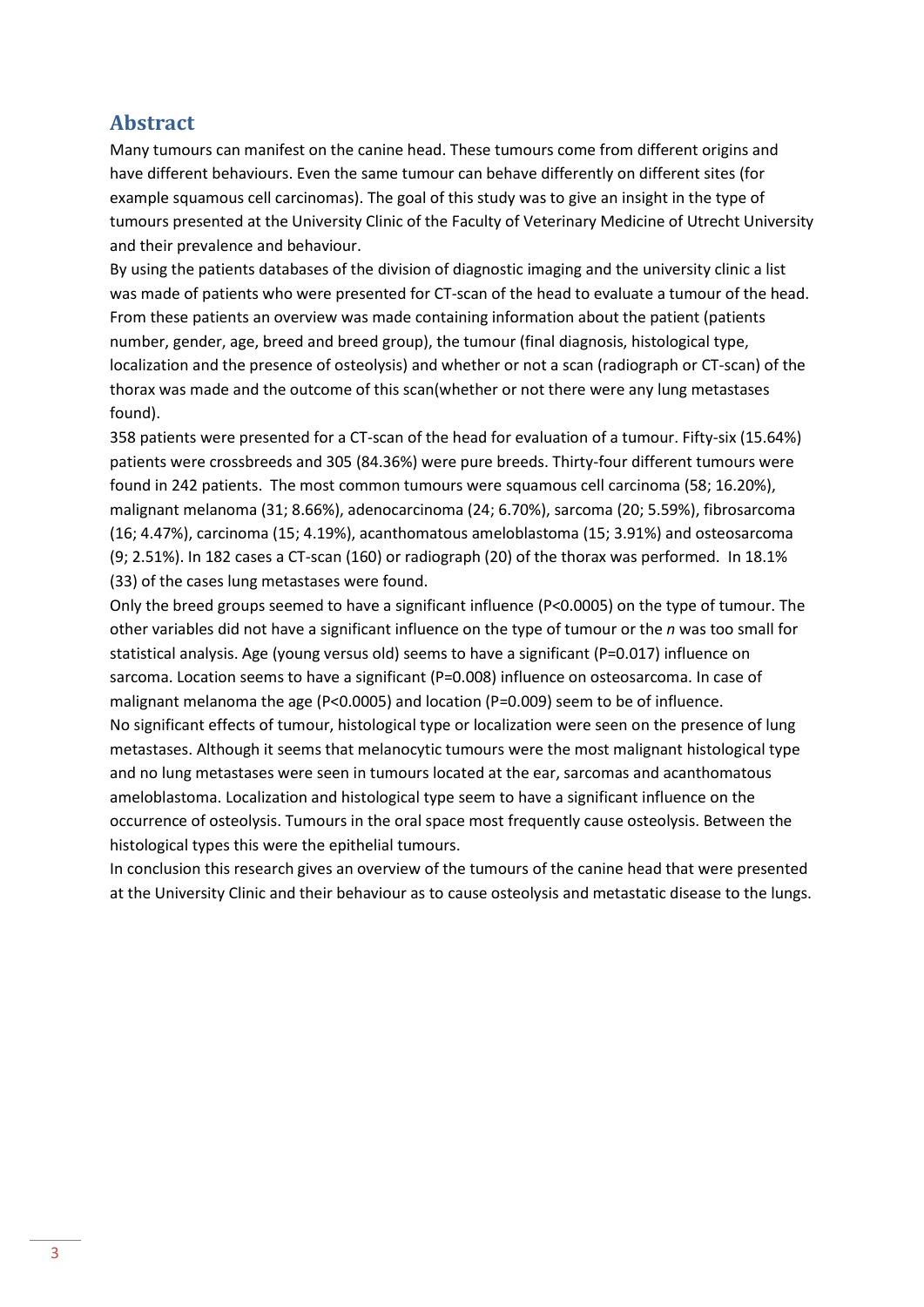# <span id="page-3-0"></span>**Introduction**

### <span id="page-3-1"></span>**Canine head tumours**

At least 50 different tumours of the head have been discribed in the dog<sup>(1-5)</sup>, originating tumours originate from different tissues and growing at different sites<sup>(3)</sup>. These tumours show a broad variety in characteristics, such as metastatic pattern, speed of growth, invasiveness and prognosis<sup>(1-9)</sup>. In the literature a number of different classifications of canine head tumours have been discribed, such as division into groups according to localization or tissue of origin<sup>(3, 10)</sup>. The following locations are used: intra-cranial, the skull and jaws, the skin and soft tissues, the oral space, the nose and nasal sinuses, the eye and the ears<sup>(3)</sup>. Intra-cranial tumours are not included in this study.

The aim of this study is to determine which canine head tumours are commonly seen at the University Clinic of Veterinary Medicine of Utrecht University. Furthermore, how often these tumours metastasize to the lungs and their tendency to cause osteolysis at the site of origin are examined. These facts have a major influence on the prognosis and the choice of therapy. By comparing collected data, correlations between different variables and tumours are sought. The possible correlation between tumour type and its tendency to metastasize to the lungs and its tendency to cause osteolysis are examined.

#### <span id="page-3-2"></span>**Tumours of the skull and jaws (table 1.1)**

All primary bone tumours can manifest on the skull and jaws originating from the bone and cartilage (and occasionally from other cells, for example fibrosarcoma and haemangiosarcoma) of the skull and jaws. The most common primary bone tumour is osteosarcoma<sup>(9, 11, 12)</sup>. Osteosarcoma is most frequently seen in older, larger breed dogs and metastasize in early stage of the disease. Metastases occur mainly in the thorax but can also be seen at other bones or soft tissues. These metastases are often to small to be detected by diagnostic imaging when the patient is presented <sup>(13)</sup>. Two distinct osteosarcomas of the skull are known: multilobular osteochondrosarcoma and mandibular osteochondrosarcoma<sup>(3)</sup>.

Mandibular osteochondrosarcoma is the most common skull and jaw tumour and arises in the ramus of the mandibular. This tumour is slow to metastasize.

Multilobular osteochondrosarcoma is an osteoproductive, invasive tumour arising from the calvarium and causing local osteolysis. In at least 50% of the dogs not euthanized for problems caused by the primary mass metastases are seen $^{(14)}$ .

| Tumours of the skeleton.       |                                                                                                                                                                                                                                                                                                                                                            |
|--------------------------------|------------------------------------------------------------------------------------------------------------------------------------------------------------------------------------------------------------------------------------------------------------------------------------------------------------------------------------------------------------|
| <b>Primary tumours of bone</b> | <b>Benign</b><br>Osteoma<br>Chondroma (rare)<br>$\overline{\phantom{0}}$<br>Enchondroma<br>٠<br>Monostotic osteochondroma<br>٠<br>Polyostotic osteochondroma (multiple<br>٠                                                                                                                                                                                |
|                                | cartilagenous exostoses)<br><b>Malignant</b><br>Osteosarcoma<br>Parosteal osteosarcoma<br>$\overline{\phantom{a}}$<br>Chondrosarcoma<br>$\overline{\phantom{a}}$<br>Fibrosarcoma<br>$\overline{\phantom{0}}$<br>Haemangiosarcoma<br>-<br>Liposarcoma<br>$\overline{\phantom{a}}$<br>Anaplastic sarcoma<br>$\qquad \qquad -$<br>Giant cell tumour (of bone) |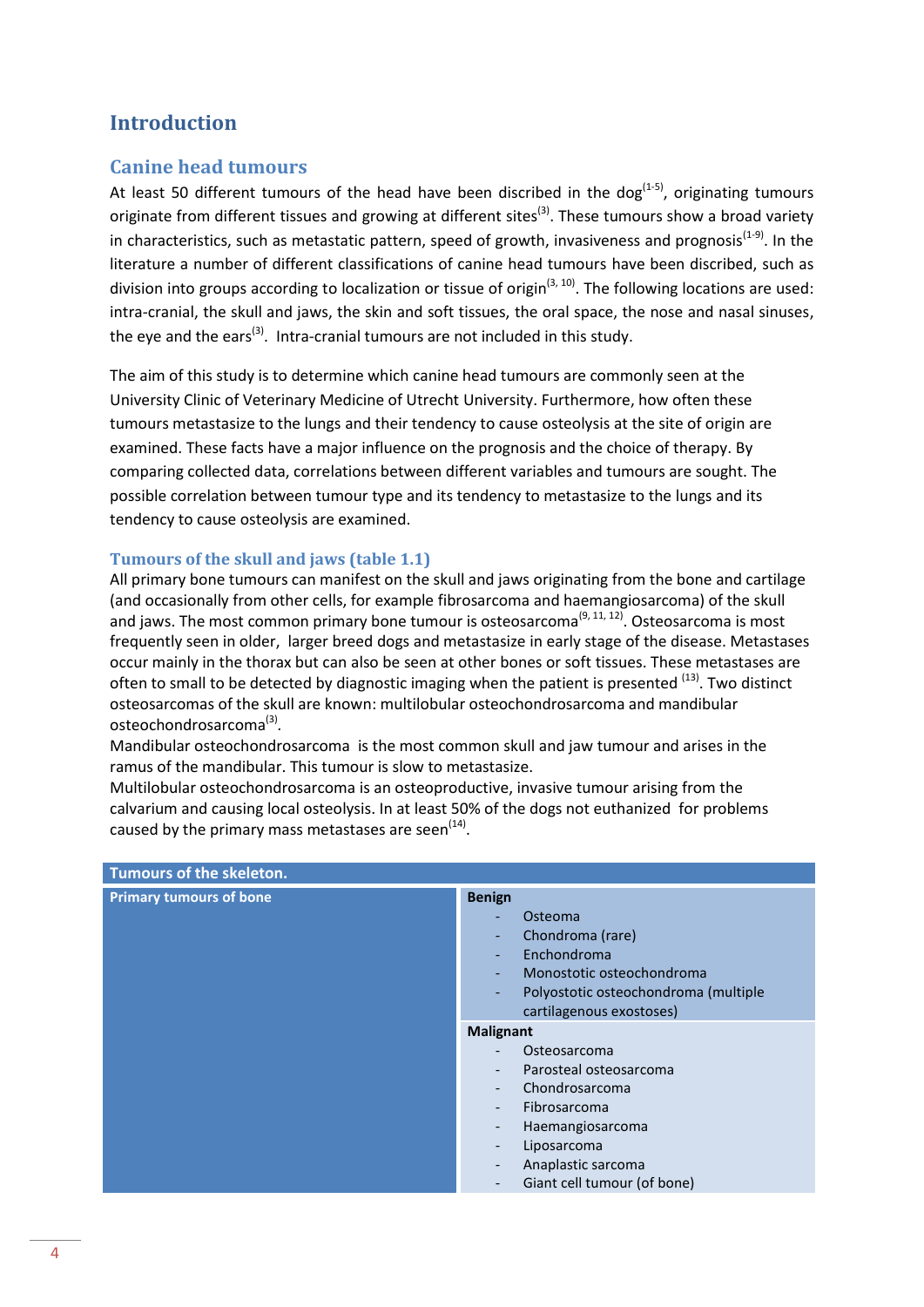#### **Other primary tumours** Multiple myeloma

(Lymphoma)

#### **Table 1.1, (9)**

#### <span id="page-4-0"></span>**Tumours of the skin (table 1.2) and soft tissues (table 1.3)**

Tumours of the skin and soft tissues account for approximately one third of all canine tumours<sup>(35)</sup> and can arise from any type of cell present in the skin. Two thirds of the skin tumours known in dogs are benign<sup>(15-17)</sup>. The type of tumour and location have an influence on the characteristics of the tumour. Skin tumours Kaldrymidou et al. found that 18.4% of the skin tumours are located on the head and the neck and there are more than thirty different skin tumours known<sup>(15, 16)</sup>. However the ten most common types of skin tumours account for approximately 80% of all skin tumours <sup>(15, 18, 19)</sup>.

| Classification of tumours affecting the skin. |                                                                                                                                             |                                                                                       |
|-----------------------------------------------|---------------------------------------------------------------------------------------------------------------------------------------------|---------------------------------------------------------------------------------------|
| <b>Epithelial tumours</b>                     | Papilloma<br>Basal cell tumour/ carcinoma<br><b>Adnexal tumours</b><br>Sebaceous gland tumours                                              | Sebaceous gland adenoma<br>Sebaceous epithelioma<br>Sebaceous gland<br>adenocarcinoma |
|                                               | Tumours of parianal glands                                                                                                                  | Perianal gland adenoman/<br>adenocarcinoma                                            |
|                                               | Sweat gland tumours                                                                                                                         | Adenoma/adenocarcinoma                                                                |
|                                               | Tumours of hair follicles                                                                                                                   | Pilomatricoma                                                                         |
|                                               | Intracutaneous cornifying<br>epithelioma                                                                                                    | Trichoepithelioma                                                                     |
| <b>Melanocytic tumours</b>                    | Benign melanoma<br>Malignant melanoma                                                                                                       |                                                                                       |
| <b>Mast cell tumours</b>                      | Well, intermediate and poorly differentiated                                                                                                |                                                                                       |
| <b>Cutaneous lymphoid</b>                     | Plasmacytoma                                                                                                                                |                                                                                       |
| neoplasia                                     | Primary vutaneous T cell lymphoma<br>Epitheliotrophic lymphoma (mycosis fungoides)<br>'Histiocytic' lymphoma<br>Lymphomatoid granulomatosis |                                                                                       |
| <b>Histiocytic and</b>                        | Canine cutaneous histiocytoma                                                                                                               |                                                                                       |
| granulomatous skin                            | Cutaneous histiocytosis                                                                                                                     |                                                                                       |
| conditions                                    | Sterile pyogranulomatous/ granulomas dermatoses                                                                                             |                                                                                       |
|                                               | Systemic histiocytosis                                                                                                                      |                                                                                       |

**Table 1.2, (6)**

In dogs tumours of soft tissues account for approximately 15% of all "skin" tumours<sup>(20)</sup>. Tumours of the soft tissues originate from different types of tissues. These tumours are both benign and malignant. Soft tissue sarcomas are more frequently seen in large breed dogs. They are ussually locally invasive but are relatively slow to metastasize<sup>(20-22)</sup>.

| <b>Classification of soft tissue tumours.</b> |                                                                |
|-----------------------------------------------|----------------------------------------------------------------|
| <b>Fibrous tissue</b>                         | <b>Benign</b><br>Fibroma                                       |
|                                               | <b>Malignant</b><br>Fibrosarcoma<br>Canine haemnagiopericytoma |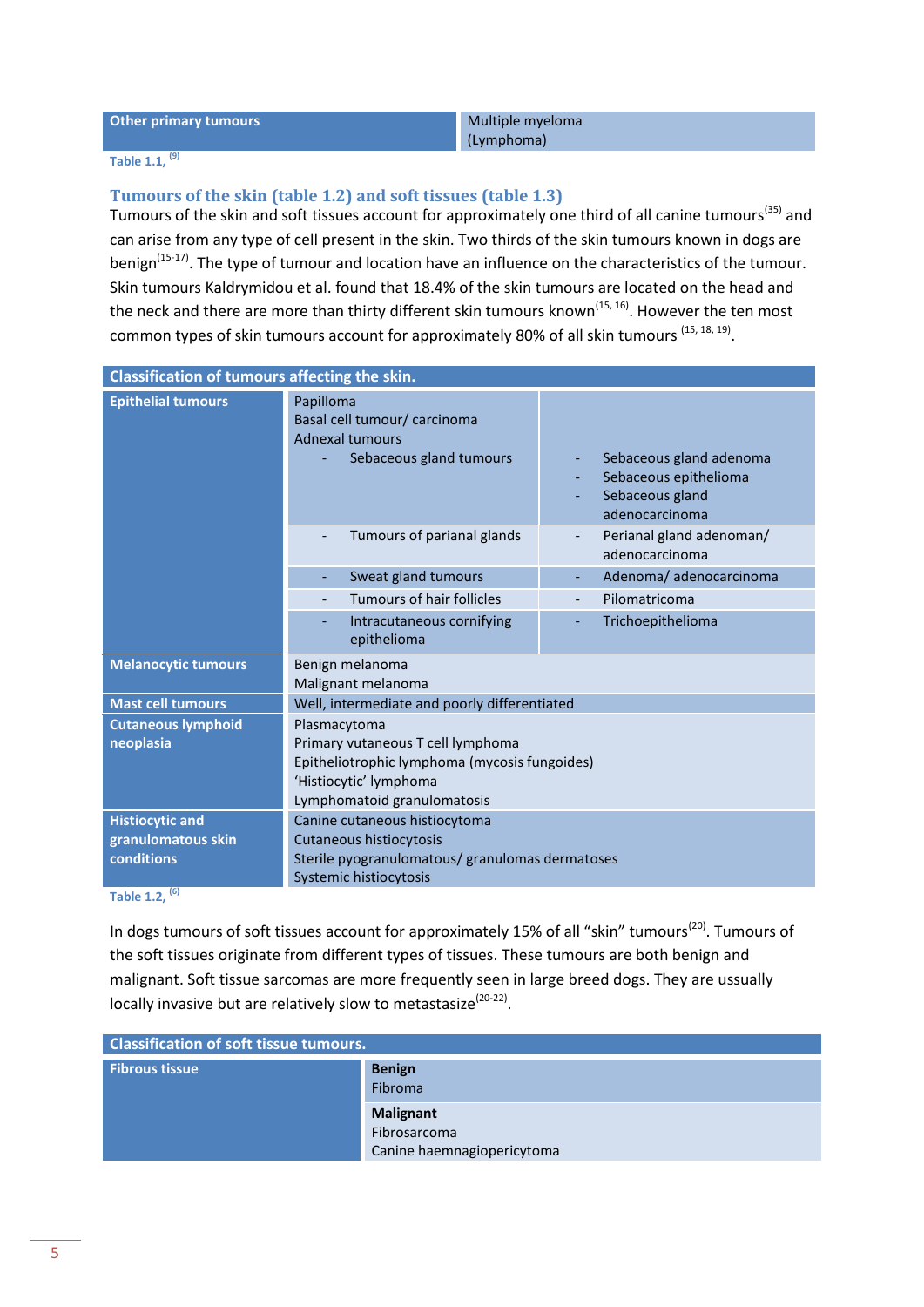| <b>Fibro-histiocytic</b> | <b>Benign</b>                                                               |
|--------------------------|-----------------------------------------------------------------------------|
|                          | <b>Malignant</b><br>Malignant fibrous histiocytoma/ malignant histiocytosis |
| <b>Adipos</b>            | <b>Benign</b><br>Lipoma                                                     |
|                          | <b>Malignant</b><br>Liposarcoma                                             |
| Muscular-skeletal        | <b>Benign</b><br>Leiomyoma/ fibroleiomyoma                                  |
|                          | <b>Malignant</b><br>Leiomyosarcoma                                          |
| Muscular-smooth          | <b>Benign</b><br>(rhabdomyoma)                                              |
|                          | <b>Malignant</b><br>Rhabdomyosarcoma                                        |
| <b>Synovial</b>          | <b>Benign</b>                                                               |
|                          | <b>Malignant</b><br>Synovial (cell) sarcoma                                 |
| <b>Vascular</b>          | <b>Benign</b><br>Haemangioma<br>(lymphangioma)                              |
|                          | <b>Malignant</b><br>Haemangiosarcoma<br>(lymphamngiosarcoma)                |
| <b>Peripheral nerve</b>  | Peripheral nerve sheath tumours:<br>Terminology ambiguous                   |
| <b>Other</b>             | <b>Benign</b><br>Myxoma                                                     |
|                          | <b>Malignant</b><br>myxosasrcoma                                            |

**Table 1.3, (7)**

#### <span id="page-5-0"></span>**Tumours of the oral space (table 1.4)**

The oral cavity is a very common site for tumours to emerge, with about 6% of all canine tumours being malignant oral tumours. However not all oral tumours are malignant. Oral tumours occur more often in males than females<sup>(23)</sup>, affecting more often older dogs <sup>(3)</sup>. Between those tumours there is a lot of variety in characteristics. The most common oral space malignant tumours are squamous cell carcinoma, malignant melanoma, and fibrosarcoma <sup>(1, 24)</sup>. Gingival squamous cell carcinoma is slow to metastasize <sup>(25)</sup>, whereas oral malignant melanomas are known to metastasize quickly  $^{(1)}$ . The most common benign tumours are adenoma, polyps and fibroma<sup>(1)</sup>.

| Tumours of the oropharynx.       |                                                                                                                                                           |
|----------------------------------|-----------------------------------------------------------------------------------------------------------------------------------------------------------|
| <b>Gingiva and dental arcade</b> | Benign/non-metastatic<br>Papilloma<br>٠<br>Peripheral odontogenic fibroma (osseus/<br>٠.<br>fibrous epulis)<br>۰.<br>(Giant cell epulis)<br>-<br>Odontoma |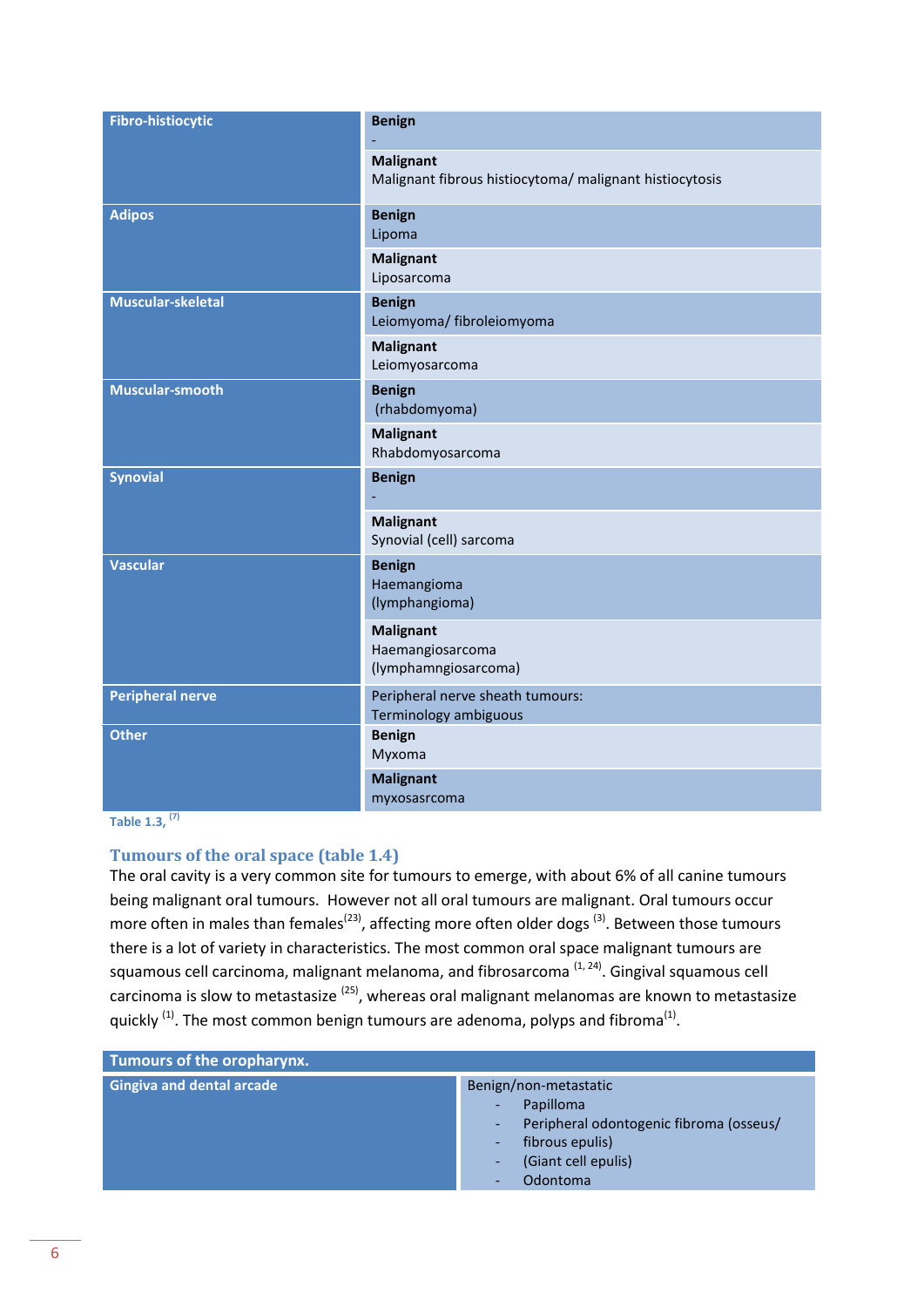|                           | Ameloblastoma<br>Basal cell carcinoma (acanthomatous epulis)                                                                                  |
|---------------------------|-----------------------------------------------------------------------------------------------------------------------------------------------|
|                           | Malignant<br>Squamous cell carcinoma<br>Malignant melanoma<br>Fibrosarcoma<br>Other sarcomas<br>(Epitheliotrophic lymphoma)<br>(Plasmacytoma) |
| <b>Mandible (maxilla)</b> | Osteosarcoma<br>Fibrosarcoma                                                                                                                  |
| <b>Tongue</b>             | Squamous cell carcinoma<br>(Rhabdomyosarcoma, Granular cell<br>myoblastoma)                                                                   |
| <b>Tonsil</b>             | Squamous cell carcinoma<br>Lymphoma                                                                                                           |
| <b>Salivary glands</b>    | Mixed salivary tumour<br>Adenocarcinoma                                                                                                       |
| <b>Cheek and lips</b>     | Squamous cell carcinoma<br>Mast cell tumour<br>Melanoma<br>Plasmacytoma<br>Epitheliotrophic lymphoma                                          |

**Table 1.4,(3)**

#### <span id="page-6-0"></span>**Tumours of the nose and nasal sinuses (table 1.5)**

Tumours of the nasal cavity and paranasal sinuses represent 1-2% of all canine tumours<sup>(26-28)</sup>, occuring more frequently in mesaticephalic or dolichocephalic dogs of older age<sup>(29-32)</sup>. Tumours arise mainly from the glandular epithelium, but also squamous cell carcinomas are not uncommon at this site<sup>(31, 32)</sup>. About 80% of tumours of the nasal cavity and sinuses are malignant<sup>(28)</sup>and locally aggressive, with a general slow tendency to metastasize<sup>(27, 30, 32)</sup>.

| Tumours of the nasal cavity and paranasal sinuses. |                                         |
|----------------------------------------------------|-----------------------------------------|
| <b>Carcinoma</b>                                   | Adenocarcinoma                          |
|                                                    | Squamous cell carcinoma                 |
|                                                    | Undifferentiated carcinoma              |
|                                                    | (including transitional cell carcinoma) |
| <b>Sarcoma</b>                                     | Fibrosarcoma                            |
|                                                    | Chondrosarcoma                          |
|                                                    | Osteosarcoma                            |
|                                                    | Undifferentiated sarcoma                |
| <b>Other</b>                                       | Lymphoma                                |
|                                                    | Transmissible venereal tumour           |
|                                                    | Melanoma                                |
|                                                    | Neuroblastoma                           |

**Table 1.5, (3)**

#### <span id="page-6-1"></span>**Tumours of the ears (table 1.6)**

Ear tumours are uncommon in the dog, with approximately 2-6% of the tumours in dogs. They occur most frequently in mostly older animals with a history of chronic otitis. The cocker spaniel is overrepresented <sup>(3, 33-35)</sup>. The tumours originate from the sebaceous glands and ceruminous glands. Up to 60% of the tumours of the ears in dogs (excluding polyps) are malignant  $(36, 37)$ , growing locally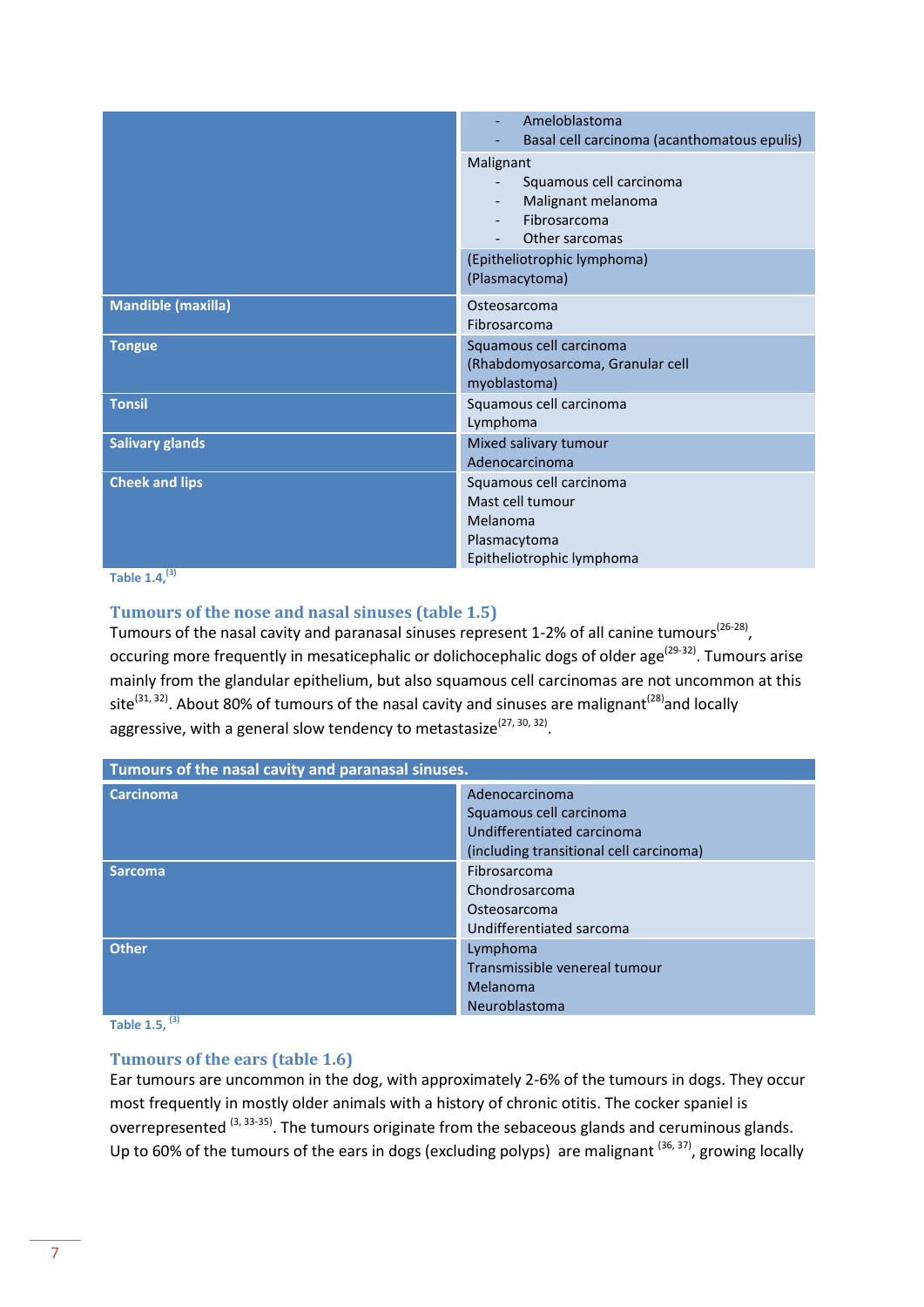aggressive<sup>(3)</sup> with a low tendency to metastasize<sup>(35)</sup>. Ceruminous gland adenocarcinoma, squamous cell carcinoma, and carcinoma of undetermined origin are the most common malignant tumours<sup>(33)</sup>.

| Tumours of the ears                                            |                                                                                                         |
|----------------------------------------------------------------|---------------------------------------------------------------------------------------------------------|
| <b>Benign</b>                                                  | Ceruminous gland adenoma<br>Poliepen<br><b>Basal cell tumours</b><br>Papillomas                         |
| <b>Malignant</b>                                               | Ceruminous gland adenocarcinoma (most common)<br>Squamous cell carcinoma<br>Carcinoma of unknown origin |
| Any cutaneous tumour may, on occasion, arise in the ear canal. |                                                                                                         |

**Table 1.6, (3)**

#### <span id="page-7-0"></span>**Tumours of the eye (table 1.7)**

Extraocular tumours are tumours of the eyelids (common), third eyelid (rare), conjunctiva (rare), orbit (see tumours of the skull and jaws) and optic nerve (very rare) <sup>(8, 38)</sup>. Tumours of the eyelids are approximately 85% benign adenomas  $(39)$ . Tumours that arise of the conjuntiva and third eyelid are often squamous cell carcinomas but other neoplasms also occur <sup>(38)</sup>. Behaviour varies between different tumours<sup>(40)</sup>.

The most common primary intraocular tumour in the dog is the melanoma<sup>(41)</sup> occurring mostly in older dogs<sup>(40)</sup> with a slow metastasizing patern<sup>(42)</sup>. Tumours of the uvea can be devided into primary tumours, generalized tumours and metastases. The primary tumours mostly arise from the iris and seldom from the ciliary body or choroid <sup>(38)</sup>. Tumours of the cornea, sclera, retina and choroid are uncommon<sup>(38,41)</sup>.

|                     | Tumours affecting the eye and orbit. |                                                                                                                                                         |
|---------------------|--------------------------------------|---------------------------------------------------------------------------------------------------------------------------------------------------------|
| <b>Extra ocular</b> | Eyelids                              | Squamous cell carcinoma and basal cell carcinoma<br>Meibomian/sebaceous gland adenoma (adenocarcinoma)<br>Melanoma<br><b>MCT</b> and other skin tumours |
|                     | Third eyelid                         | Primary tumours<br>Melanoma<br>Haemangioma<br>Squamous cell carcinoma and basal cell carcinoma<br>Adenoma/adenocarcinoma<br>Viral papilloma             |
|                     |                                      | Secondary<br>Lymphoma                                                                                                                                   |
|                     | Conjunctiva                          | Squamous cell carcinoma<br>Melanoma<br>Systemic histiocytosis                                                                                           |
|                     | Orbit                                | Primary connective tissue tumours<br>Primary tumours of skull<br>Local invasion                                                                         |
|                     | Optic nerve                          | Optic nerve meningioma                                                                                                                                  |
| <b>Ocular</b>       | Cornea and sclera                    | Melanoma (limbal or epibulbar)<br>Squamous cell carcinoma                                                                                               |
|                     | Iris and ciliary body                | Ciliary body adenoma/adenocarcinoma<br>Multicentric lymphoma<br>Melanoma                                                                                |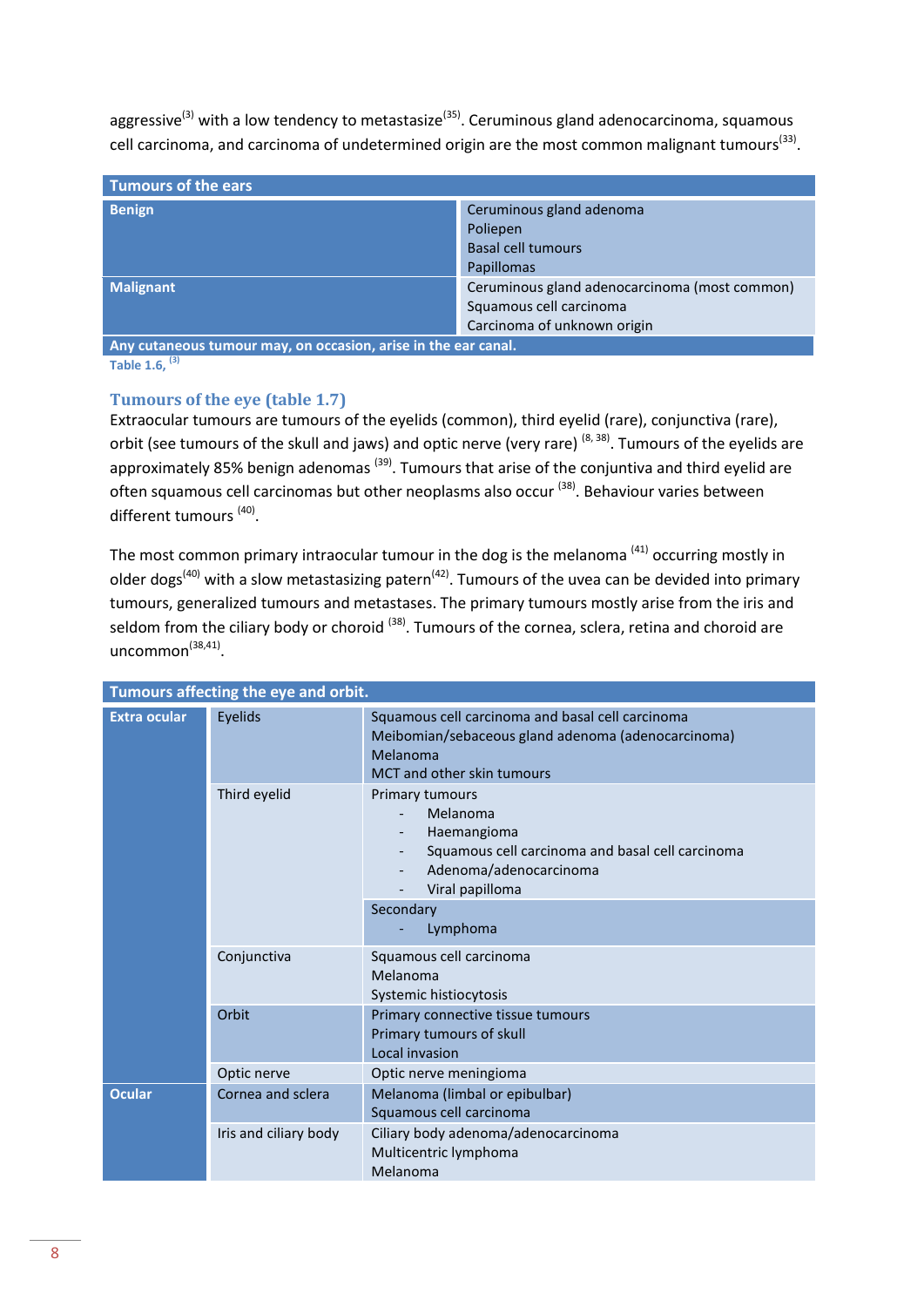|                    | Medulloepithelioma<br>Metastatic tumours (mammary carcinoma, haemangiosarcoma,<br>malignant melanoma) |
|--------------------|-------------------------------------------------------------------------------------------------------|
| Retina and choroid | Retinoblastoma<br>Melanoma                                                                            |

**Table 1.7, (8)**

#### <span id="page-8-0"></span>**Tumour staging**

Tumour staging is used for evaluation of the tumour and possible metastases and gives an insight in the extent and seriousness of the disease. Tumour staging consists of clinical staging and histopathological staging <sup>(23, 29, 43)</sup>.

Clinical staging is used to gain an insight in the extent of the tumour and possible metastases, helping to determine the prognosis en best treatment plan. This method evaluates the primary tumour (T), the local and regional lymph nodes (N) and distant metastases (M)<sup>(44)</sup>. This TNM anatomical staging is a widely used tumour staging system that helps staging the tumour in an objective way. The evaluation of the primary tumour focusses on the extent of the primary tumour, including size and infiltration in adjacent tissues. The clinical staging is performed by physical examination, different diagnostic imaging techniques and biopsies. Diagnostic imaging of the head can be performed by radiograph, CT, MRI and ultrasound. Which technique is advised depends on tumour type, location, money of the owner an availlability. CT and MRI are the best techniques for evaluation of the boney and soft tissue of the head, each technique having its advantages and disadvantages. In the University Clinic often CT is performed, because it is superior for the evaluation of the boney structures, the lungs, is cheaper and has shorter examination times<sup>(45)</sup>. The evaluation of the regional lymph nodes is used for establishing metastatic disease<sup>(23)</sup>. Evaluation of the lymph nodes is usually performed by physical examination, diagnostic imaging techniques and biopsy or aspiration. The evaluation of distant metastases is performed by physical examination, imaging techniques and laboratory investigations<sup>(44)</sup>. Evaluation for pulmonary metastases is performed by thoracic radiographs or CT-scan. Thoracic radiographs are significantly less sensitive in detecting lung metastases than a CT-scan of the thorax<sup>(23)</sup>.

Histological staging gives insight in the behaviour expected from the tumour<sup>(23, 43)</sup>. The most accurate method for tumour diagnosis is by histology of a representative biopsy or of the whole tumour. When using cytology the coherence of the cells is lost, so the diagnosis may be less accurate<sup>(43)</sup>.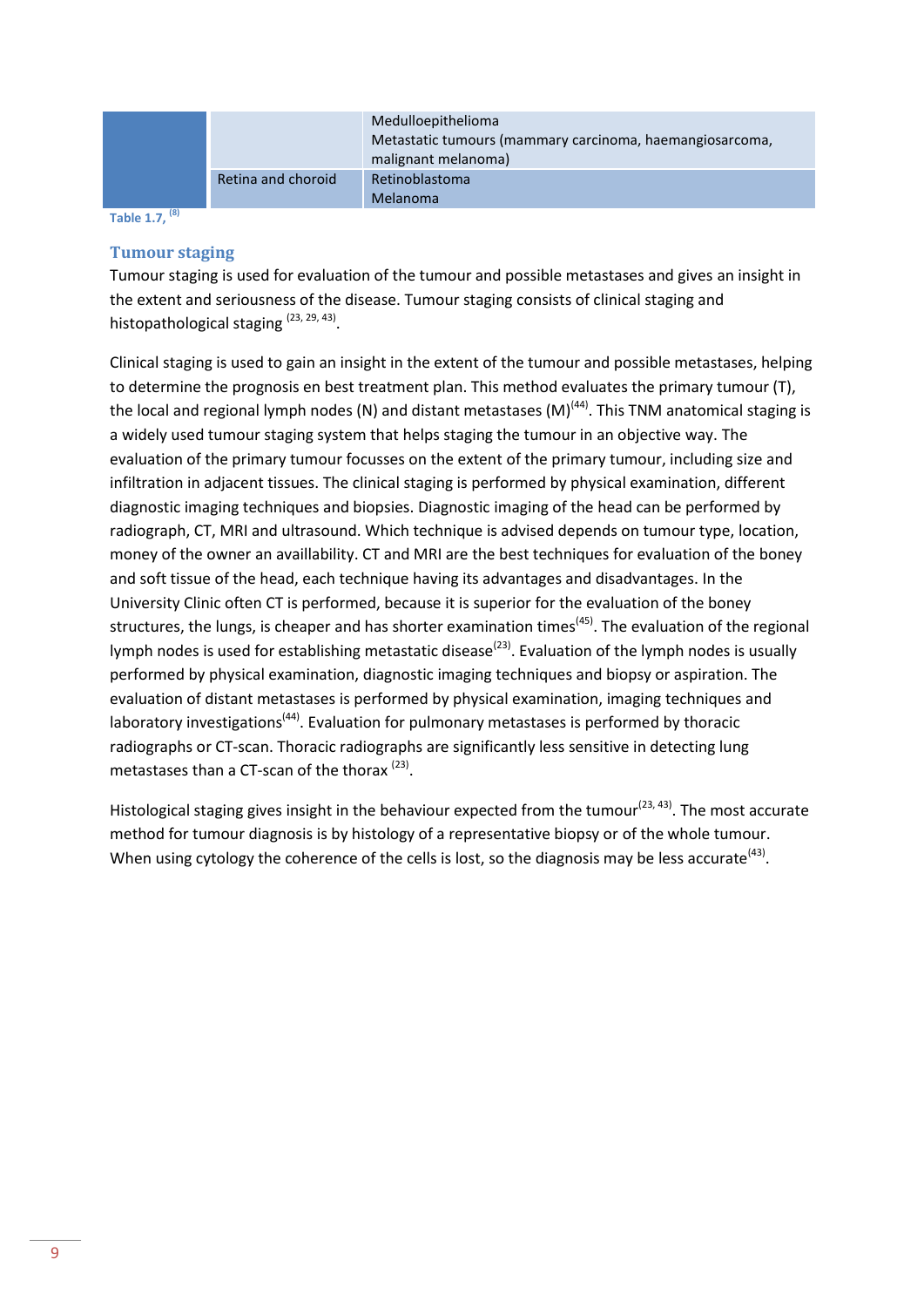# <span id="page-9-0"></span>**Materials and methods**

### <span id="page-9-1"></span>**Patients list**

Using the patient administration program (PACS) of the division of diagnostic imaging and the patient administration program (Vetware) of the University Clinic of the Faculty of Veterinary Medicine of Utrecht University, a list was made of all dogs that were diagnosed with a tumour of the head and of which a CT-scan of the head was performed. Using PACS a list was made of all patients who were presented for a CT-scan of the head. The search terms used were: schedel (skull), neus (nose), maxilla, mandibula (mandibular) and thorax. Thorax was added because often CT examination of the head and thorax are combined and sometimes both examinations are saved under one denominator.

The patients on the list obtained by this first search were looked up in Vetware. With the use of Vetware it was determined what the final diagnosis of each patient was and whether or not they were suitable for this study.

#### <span id="page-9-2"></span>**Patient characteristics**

The patients suited for this research were added to an excel file. The patients were evaluated for different characteristics. Those characteristics were about the patient (patients number, gender, age, breed and breedgroup), the tumour (final diagnosis, histological type, localization and osteolysis) and the outcome of the examination of the thorax when a CT-scan or radiograph of the thorax was taken (whether or not there were any lung metastases found). The breeds were categorized into the different breed groups (group 1: Sheepdogs and Cattle Dogs, group 2:Pinscher and Schnauzer - Molossoid Breeds, group 3: Terriers, group 4: Dachshunds, group 5: Spitz and Primitive types, group 6: Scenthounds and Related Breeds, group 7: Pointing Dogs, group 8: Retrievers - Flushing Dogs - Water Dogs, group 9: Companion and Toy Dogs) of the Fédération Cynologique Internationale (FCI). The histological types are epithelial, mesenchymal, hematopoietic and melanocytic. The localization was divided in the nose and nasal sinuses, the oral space, the ears, the skin and soft tissues and a remainder group (enclosing among other intraocular tumours). Tumours of the jaws were included in the tumours of the oral space. The other tumours of the skull were included in the remainder group. All CT-images were evaluated for lysis of one of the bony structures of the head.

### <span id="page-9-3"></span>**Statistics**

Using the Fisher's exact test it was explored if there was a relation between the type of tumour or histological type and the different characteristics listed (gender, age, breed, breed group and localization). In an attempt to get more significant results only the most common tumours were used. The most common breeds were also selected for the same reason. Age was split into young (1- 5 years) and old (6 years and older) in order to fit into the Fisher's exact test.

In an attempt to get more significant data a logistic regression was used investigating the same characteristics per tumour. Also using a logistic regression it was explored which characteristics (localization, histological type and final diagnosis) have an influence on the chance of metastases or the presence of osteolysis.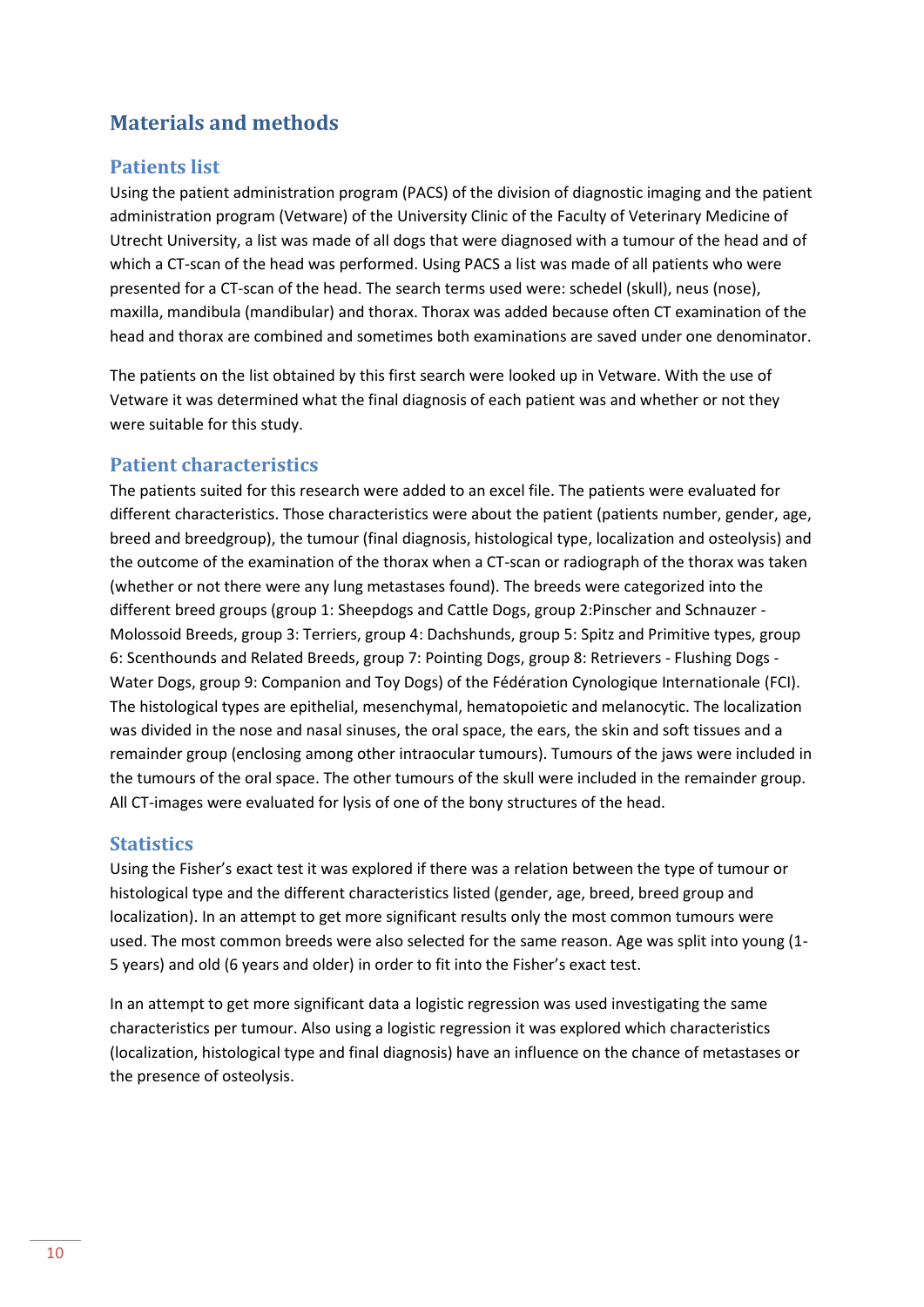# <span id="page-10-0"></span>**Results**

A total of 358 cases were admitted to this study. The age of the dogs ranged from 4 months to 16 years old with an average of 8 years. There were 87 different breeds and 56 (15.64%) patients were crossbreeds. The most common breeds were the labrador retriever (32; 8.94%), the golden retriever (30; 8.38%), the Jack Russel terrier (18; 5.03%), the Rottweiler (8; 2.23%), the Balgian shepherd (7; 1.96%), the beagle (7; 1.96%), the Rhodesian ridgeback (7; 1.96%), the West Highland white terrier (7; 1.96%) and the German shepherd (7; 1.96%). The female/male ratio was 153/204 (0,75).

In 108 (30.17%) cases the final diagnosis was neoplasia based on physical examination and a CT-scan and in 8 (2.23%) cases the final diagnosis was tumour or inflammation based on histology or cytology. In the remaining 242 patients 34 different tumours were found. The most common tumours were squamous cell carcinoma (58; 16.20%), malignant melanoma (31; 8.66%), adenocarcinoma (24; 6.70%), sarcoma (20; 5.59%), fibrosarcoma (16; 4.47%), carcinoma (15; 4.19%), acanthomatous ameloblastoma (15; 3.91%) and osteosarcoma (9; 2.51%). Squamous cell carcinoma is a single histological diagnosis, but behaves differently at different sites<sup>(23)</sup>. This means that the group of squamous cell carcinomas should be devided in squamous cell carcinomas of the nose (23; 6.42%), squamous cell carcinomas of the oral space (27; 7.54%) and squamous cell carcinomas of the skin (8; 2.23%). In the group of the squamous cell carcinomas of the nose a sub-group can be made of the squamous cell carcinomas that arise from the planum nasale and the nasal septum (11; 3.07). Table 3.1 shows the number of tumours of the different histological types (epithelial, mesenchymal, hematopoietic and melanocytic). 241 cases could be sorted into these groups. The remainder of the cases the diagnosis was not accurate enough to determine the tissue of origin. Twenty (5.59%) tumours were located in the ears, 45 (12.57%) in the skin and soft tissues, 128

(35.75%) in the oral space and 155 (43.30%) in the nose and nasal sinuses. The remainder group counted 10 (2.79%) tumours.

In 182 cases a CT-scan (160) or radiograph (20) of the thorax was performed. In 18.1% (33) pulmonary metastases were found. In the group of the CT-scan this percentage was 19.38% and in the radiograph group it was 10%. This difference was not significant according to the Fisher's exact test.

| <b>Histological type</b> | <b>Number of patients</b> | <b>Number of different</b><br>tumours |
|--------------------------|---------------------------|---------------------------------------|
| <b>Epithelial</b>        | 134                       | 15                                    |
| <b>Mesenchymal</b>       | 71                        | 15                                    |
| <b>Melanocytic</b>       | 31                        | 1                                     |
| Hematopoietic            | 5                         | 2                                     |
| Total                    | 241                       | 33                                    |
|                          |                           |                                       |

Osteolysis was found in 249 (69.55%) cases. In 28 tumour types at least one case with osteolysis was found. In most tumour types 50% or more of the patients had osteolysis. The exception is malignant melanoma, with osteolysis in only 36.67% of the cases.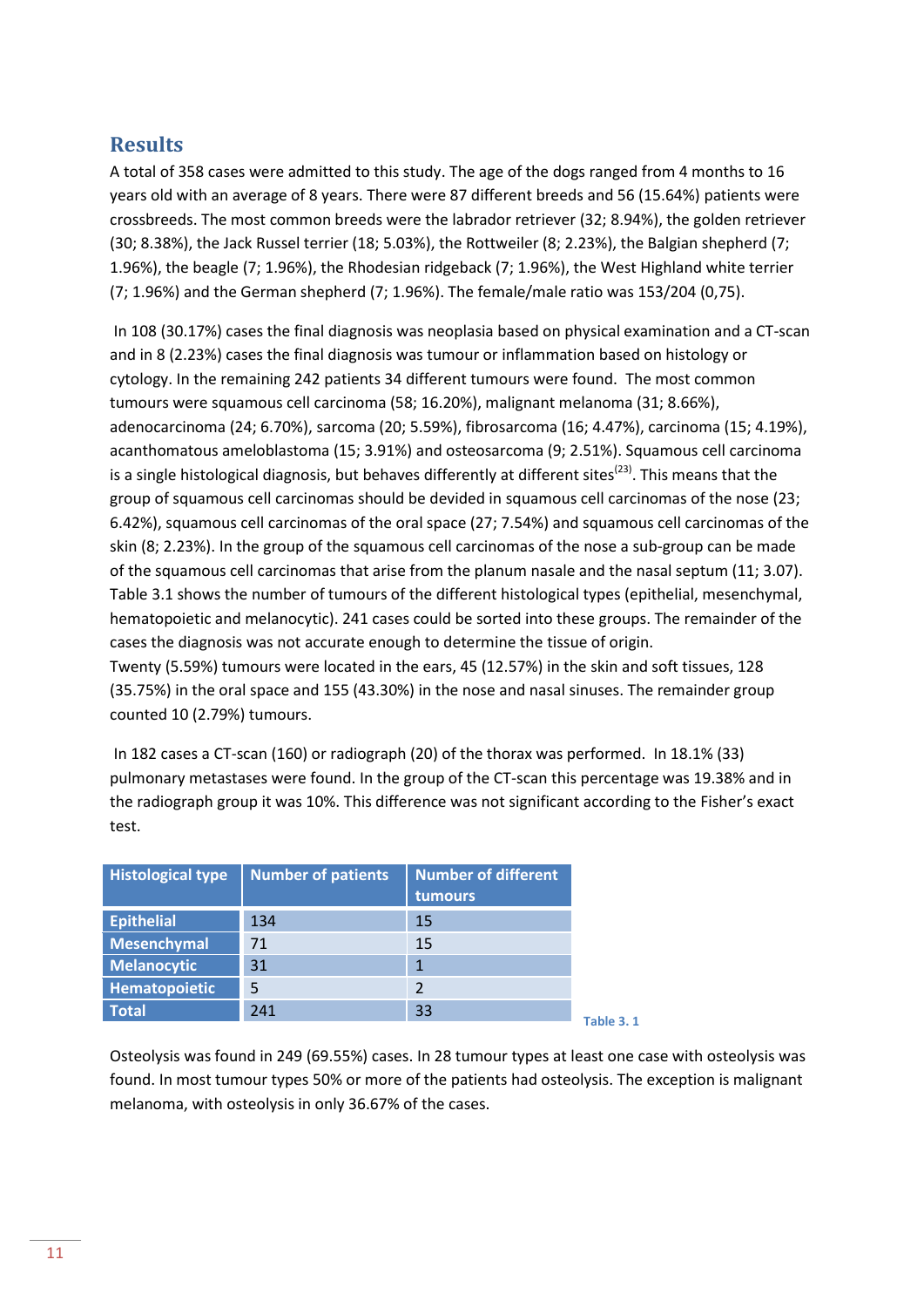## <span id="page-11-0"></span>**Effects of gender on the type of tumour and histological type.**

Using the Fisher's exact test no significant correlation was found between the gender and the type of tumour or histological type. The incidence of fibrosarcoma and carcinoma was approximately two times higher in the female population (respectively 4.3% versus 9.7% and 3.6% versus 8.7%). No significant relations were found using logistic regression.

# <span id="page-11-1"></span>**Effects of breed and breed groups on the type of tumour and histological type.**

No significant correlation was demonstrated between the breeds and the tumour type or histological type. The breed groups seem to have a significant (P<0,0005) influence on the tumour type but not on the histological type. The prevalence of squamous cell carcinomas is higher in all the breed groups (17,2% - 34,4% within breed group) in comparison to the crossbreeds (13,9%). The Sheepdogs and Cattle Dogs were the most effected by adenocarcinomas (20,7%), Pinscher, Schnauzer and Molossoid Breeds by sarcomas (16,7%) and Retrievers ,Flushing Dogs and Water Dogs by acanthomatous ameloblastomas (11,5%). Carcinomas mostly affected Pinscher, Schnauzer and Molossoid Breeds (10,0%), Sheepdogs and Cattle Dogs (10,3%) and crossbreeds (11,1%). Surprisingly the prevalence of fibrosarcomas was higher in the crossbreeds (16,7%) than in all the breed groups (0,0% - 7,7%). Using the logistic regression no significant relations were found.

### <span id="page-11-2"></span>**Effects of age on the type of tumour and histological type.**

In six out of eight tumours the majority was older than 5 years (the two exceptions are sarcoma and acanthomatous ameloblastoma). The largest differences were found in malignant melanoma (4.7% of the tumours from dogs of 0 to 5 years of age and 14.6% of the tumours from the dogs older than 5 years), sarcoma (16.3% 0-5 years and 6.5% older than 5 years) and carcinoma (2.3% 0 to 5 years and 7.0% older than 5 years). The melanocytic histological type also showed a considerable difference between the age groups, as can be expected from the results of the analysis of the effect of age on the type of tumour. However there was no significant relation found between age and the type of tumour or histological type.

Using the logistic regression a significant relation between age and malignant melanoma and age and sarcoma were found. Age (young versus old) seems to have a significant (P=0.017) odds ratio of 3.253 (young animals having 3.253 times greater chance of getting a sarcoma) in case of sarcoma. Although the odds ratio in case of age used as linear quality is not significant. In case of malignant melanoma the odds ratio for age is 1.320 (P<0.0005). Meaning every year of live the chance of a dog getting malignant melanoma is 1.320 times bigger than the year before.

### <span id="page-11-3"></span>**Effects of localization on the type of tumour and histological type.**

No significant result came from the statistical analysis of the effects of localization on the type of tumour or on histological type. Squamous cell carcinoma mainly occurred at the oral space and the nose and nasal sinuses and did not occur in the ear or the remainder group. Malignant melanoma occurred mainly in the oral space and the skin and soft tissues and not in the ear. Adenocarcinoma was mostly found in the ear and the nose and nasal sinuses. Sarcoma did not occur in the ear or the remainder group and fibrosarcoma also did not occur in the remainder group. Carcinoma was found mostly in the nose and nasal sinuses and not in the ear or the remainder group. Acanthomatous ameloblastoma was only found in the oral space. Osteosarcoma was not found in the ear or at the skin and soft tissues.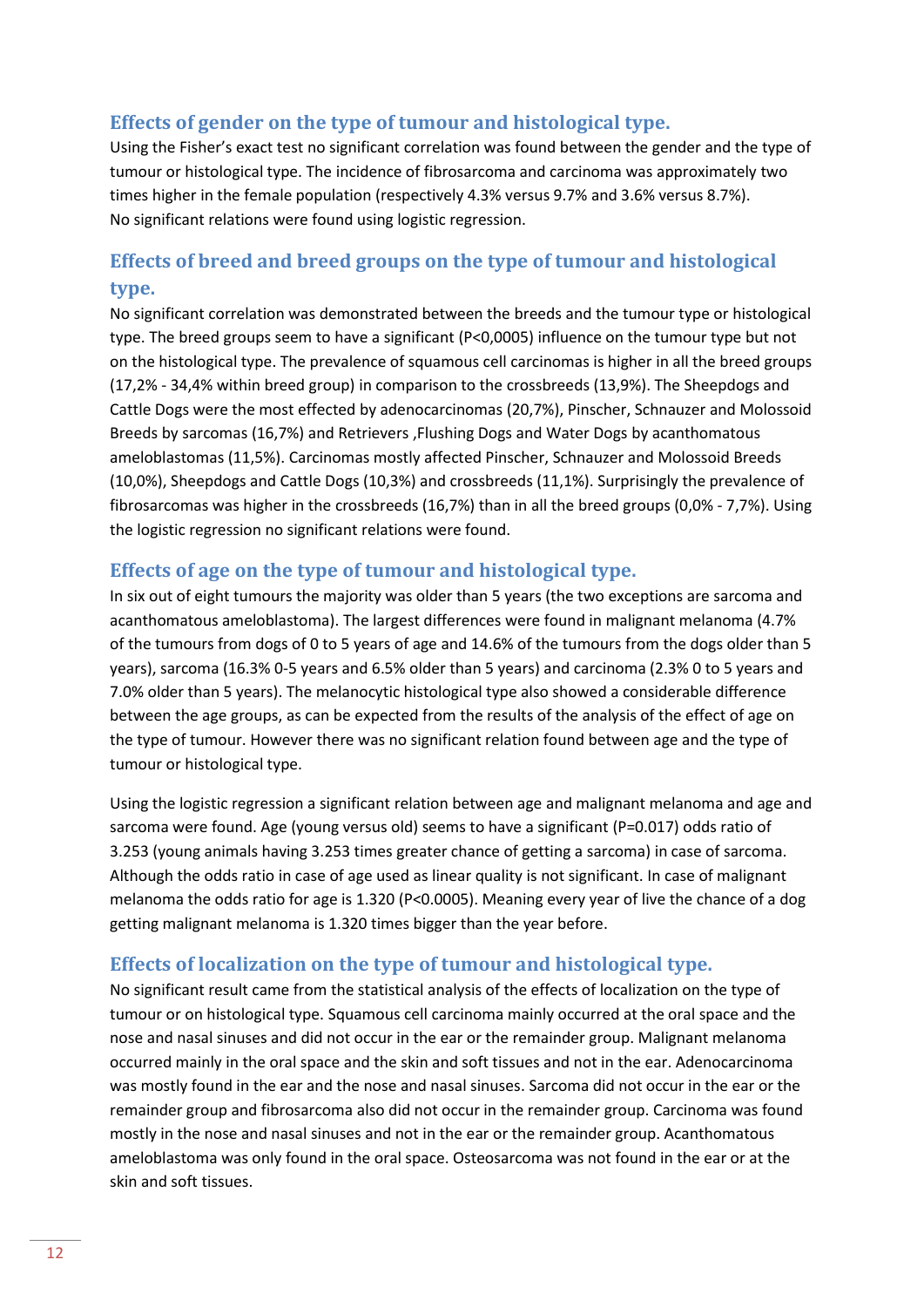No epithelial tumours were found in the remainder group, opposed to mesenchymal tumours which were mainly found in the remainder group. The melanocytic tumours occurred mainly in the oral space and at the skin and soft tissues and did not occur in the ear. Hematopoietic tumours only occurred in the nose and nasal sinuses and (especially) the ear.

Using the logistic regression a significant relation was found between localization and malignant melanoma and between localization and osteosarcoma. For location of malignant melanoma the nose is a very uncommon location. The most common locations for malignant melanoma are the oral space (OR: 43.825; P<0.0005, the odds ratio is in comparison to the nose and nasal sinuses), the skin and soft tissues (OR:36.105; P:0.001) and the remainder group (OR: 52.019; P: 0.002). In case of malignant melanoma all the tumours in the remainder group were located intraocular. Location seems to have a significant (P=0.008) influence on osteosarcoma. Although it seems that the most common location falls into the remainder group (presumably the skull).

|                                             | Exp(OR) | <b>Sig. (P)</b> |
|---------------------------------------------|---------|-----------------|
| Age                                         | 1,320   | ,000            |
| <b>Location (nose and nasal</b><br>sinuses) |         | ,009            |
| <b>Oral space</b>                           | 43,825  | ,000            |
| <b>Skin and soft tissues</b>                | 36,105  | .001            |
| <b>Ears</b>                                 | ,000    | .999            |
| <b>Remainder group</b>                      | 52,019  | .002            |
| <b>Constant</b>                             | ,000    | .000            |

**Table 3. 2 Logistic regression Malignant melanoma**

### <span id="page-12-0"></span>**Effects of tumour, histological type and localization on lung metastases.**

The tumour type, histological type and localization did not seemed to have a significant effect on the presence of lung metastases. However there are some (not significant) interesting outcomes. First none of the patients with a tumour located at the ear had lung metastases (in contrast to 11,5% - 33,3% of the patients with tumours at the other locations) and none of the patients with sarcoma or acanthomatous ameloblastoma had lung metastases. From the patients with osteosarcoma 50% had lung metastases. Although the influence of histological type was also insignificant, the melanocytic type seems to be the most malignant histological type (in 25% of the patients lung metastases were found). It should be remembered that all these result were not significant (probably because *n* was to small).

|                                    | Lung metastases |             |               |
|------------------------------------|-----------------|-------------|---------------|
| <b>Tumour</b>                      | <b>None</b>     | One or more | <b>Total</b>  |
| <b>Squamous cell carcinoma</b>     | 32 (84,21%)     | 6 (15,79%)  | 38 (100,00%)  |
| <b>Malignant melanoma</b>          | 21 (75,00%)     | 7 (25,00%)  | 28 (100,00%)  |
| <b>Fibrosarcoma</b>                | 13 (92,86%)     | 1(7,14%)    | 14 (100,00%)  |
| <b>Sarcoma</b>                     | 8 (100,00%)     | $0(0,00\%)$ | 8 (100,00%)   |
| <b>Carcinoma</b>                   | 5(71, 43%)      | 2 (28,57%)  | 7 (100,00%)   |
| Adenocarcinoma                     | 5(83,33%)       | 1(16,67%)   | 6 (100,00%)   |
| <b>Osteosarcoma</b>                | 3 (50,00%)      | 3 (50,00%)  | 6 (100,00%)   |
| <b>Acanthomatous ameloblastoma</b> | 4 (100,00%)     | $0(0,00\%)$ | 4 (100,00%)   |
| <b>Total</b>                       | 91 (81,98%)     | 20 (18,02%) | 111 (100,00%) |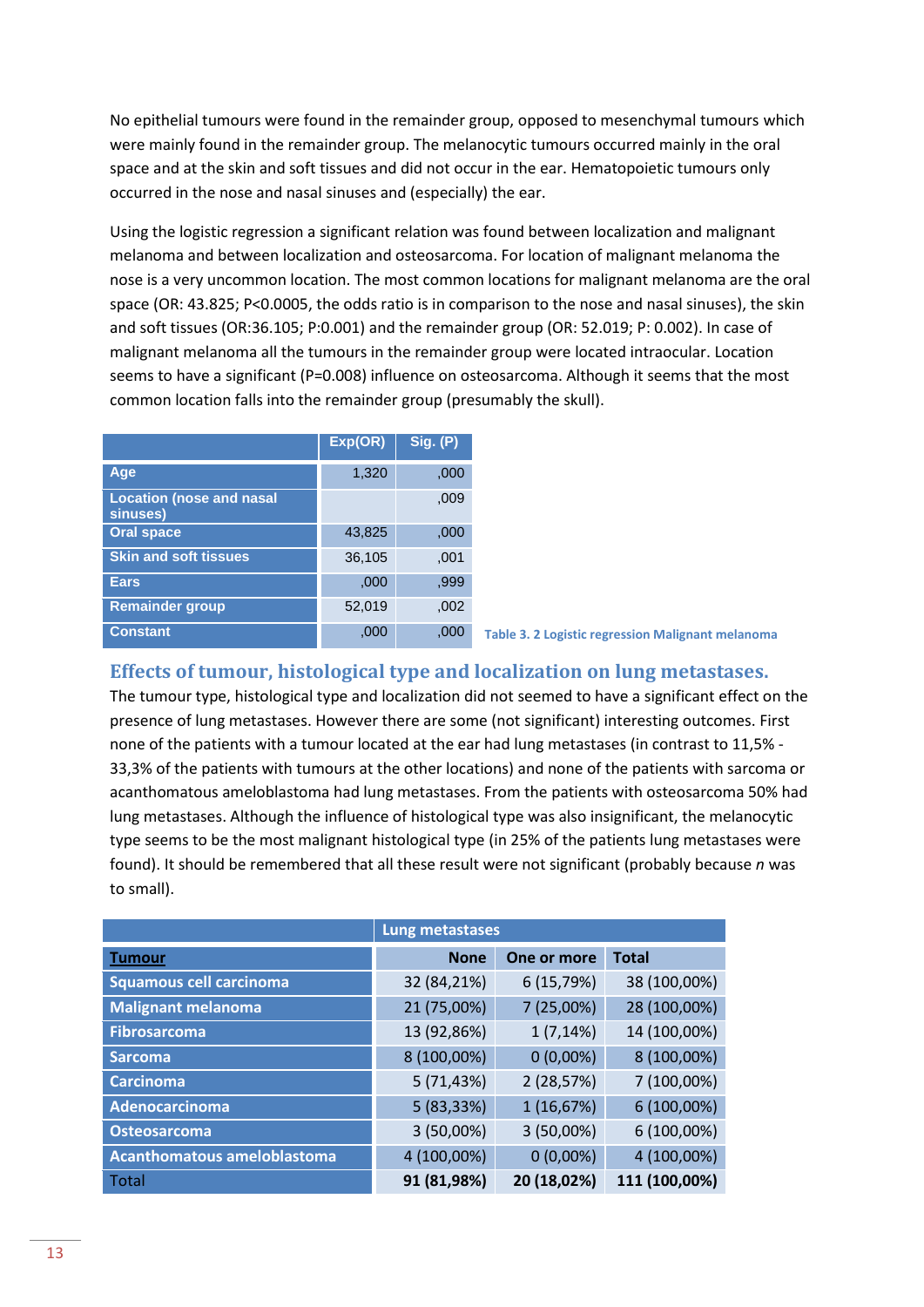| <b>Histological type</b>      |              |             |               |
|-------------------------------|--------------|-------------|---------------|
| epithelial                    | 54 (84,38%)  | 10 (15,63%) | 64 (100,00%)  |
| mesenchymal                   | 34 (87,18%)  | 5(12,82%)   | 39 (100,00%)  |
| melanocytic                   | 21 (75,00%)  | 7(25,00%)   | 28 (100,00%)  |
| hematopoietic                 | 1 (100,00%)  | $0(0,00\%)$ | 1 (100,00%)   |
| Total                         | 110 (83,33%) | 32 (16,67%) | 132 (100,00%) |
| Localization                  |              |             |               |
| <b>Oral space</b>             | 67 (79,76%)  | 17 (20,24%) | 84 (100,00%)  |
| <b>Nose and nasal sinuses</b> | 46 (88,46%)  | 6(11,54%)   | 52 (100,00%)  |
| <b>Skin and soft tissues</b>  | 25 (75,76%)  | 8 (24,24%)  | 33 (100,00%)  |
| <b>Ears</b>                   | 5 (100,00%)  | $0(0,00\%)$ | 5 (100,00%)   |
| <b>Remainder</b>              | 4 (66,67%)   | 2 (33,33%)  | 6 (100,00%)   |
| <b>Total</b>                  | 147 (81,67%) | 33 (18,33%) | 180 (100,00%) |

**Table 3. 3** 

### <span id="page-13-0"></span>**Effects of tumour, histological type and localization on osteolysis**

Significant correlations were found between the occurence of osteolysis and histological type (P<0.005) and the occurence of osteolysis and the localization (P<0.0005). In comparison with the nose and nasal sinuses osteolysis appeared more often in the oral space (P=0.001; OR=4,058) and less often in the ears (P=0.024; OR=0.151). Osteolysis occured less often in melanocytic tumours (P<0.0005; OR=0.112) than epithelial tumors. Table 3.4 shows the results of the logistic regression of the occurence of osteolysis.

|                               | Exp(OR) | Sig. (P) |
|-------------------------------|---------|----------|
| <b>Nose and nasal sinuses</b> |         | 0.000    |
| <b>Oral space</b>             | 4.058   | 0.001    |
| <b>Skin and soft tissues</b>  | 0.468   | 0.101    |
| <b>Ears</b>                   | 0.151   | 0.024    |
| <b>Remainder</b>              | 1.578   | 0.618    |
| <b>Epithelial</b>             |         | 0.000    |
| <b>Mesenchymal</b>            | 0.766   | 0.484    |
| <b>Melanocytic</b>            | 0.112   | 0.000    |
| Hematopoietic                 | 0.313   | 0.349    |
| <b>Constant</b>               | 1.920   | 0.008    |

**Table 3. 4 Logistic regression of the occurence of osteolysis**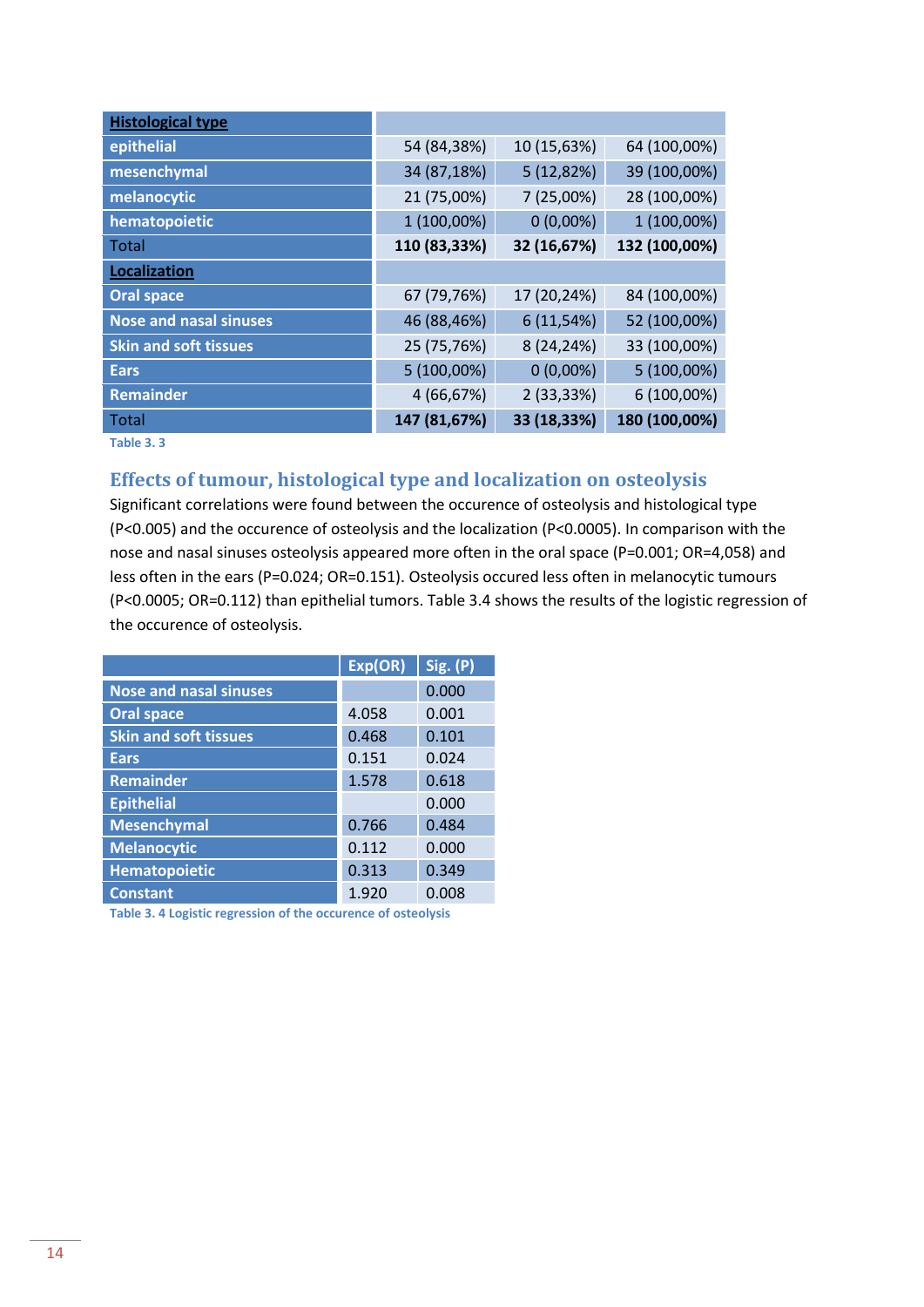# <span id="page-14-0"></span>**Discussion**

The collected data give an insight in the type of head tumours presented to the University Clinic. The literature concurs with the significant results<sup>(3, 6, 7, 13, 35, 46)</sup>. This is different on the insignificant, although pronounced outcomes. In case of the influence of gender on fibrosarcomas the literature describes a 2:1 male: female ratio<sup>(3)</sup> whereas this study found a 1:2 male: female ratio. In this study no pulmonary metastases were found in tumours of the ears and sarcomas. However according to the literature tumours of the ears can metastasize to the lungs, although this does not happen often<sup>(3)</sup>. In case of sarcomas the literature describes pulmonary metastases in up to 25% of the cases<sup>(7, 47)</sup>. In case of osteosarcomas and the melanocytic tumours the literature does concur with the results of this study $^{(19, 47, 48)}$ .

In this study only the dogs of which a CT-scan of the head was made were included in this study. This might give an inaccurate idea of the distribution and prevalence of some tumours, because not all tumours are accurately represented. In the case of the intraocular tumours this becomes very clear. Of only 2 patients with intraocular tumours a CT-scan of the head was made. However is seems very unlikely that those were the only to patients presented with an intraocular tumour at the University Clinic during six years. This is probably due to the fact that an ultrasound is a more logical choice of diagnostic imaging in case of an intraocular tumour.

Caution should also be taken in the interpretation of the data of the scans of the lungs. Owners may decline to make the extra cost for an additional CT-scan of the lungs because for example changes in the CT-scan of the head are so dramatic that there are no treatment possibilities. This scenario occurred especially often in cases of nasal tumours. By the time nasal tumours are presented at the University Clinic, the CT-scan of the head shows extensive osteolysis and invasion into the nasal sinuses or even the intra-cranial space. Based on this information owners frequently decide to euthanize the dog and further examination is ceased. This may cause a wrong image of the frequency of lung metastases in relation to tumours of the nose and nasal sinuses.

Furthermore it should be noted that in this study only the thoracic scans made on first time examination of a dog were included in the data. Some tumours are slow to metastasize and could give a negative result for lung metastases at first whilst in a later stadium lung metastases can indeed be found. Also metastases may be present without showing on the radiograph or CT-scan.

Tumours can behave differently when they arise on different locations. In case of squamous cell carcinomas this is taken into account when preforming the logistic regression. However this may also be the case with different tumours. Unfortunately dividing the data into more groups would mean even smaller groups. As the groups were too small to begin with, this was not attempted in this study.

Finally a problem in this study is that the results were mostly insignificant. This was probably due to the fact that the number of cases was too small. This was definitely the case when looking at the thoracic scans. Also the great number of different final diagnosis (34) causes groups to contain few patients. This can also be said for different breeds (84). By creating larger groups it was tried to evade this problem but unfortunately this was not enough. For further research it might be wise to use all the dogs with a tumour of the head presented at the University Clinic of the Faculty of Veterinary Medicine or even include patient information from other veterinary clinics in the Netherlands.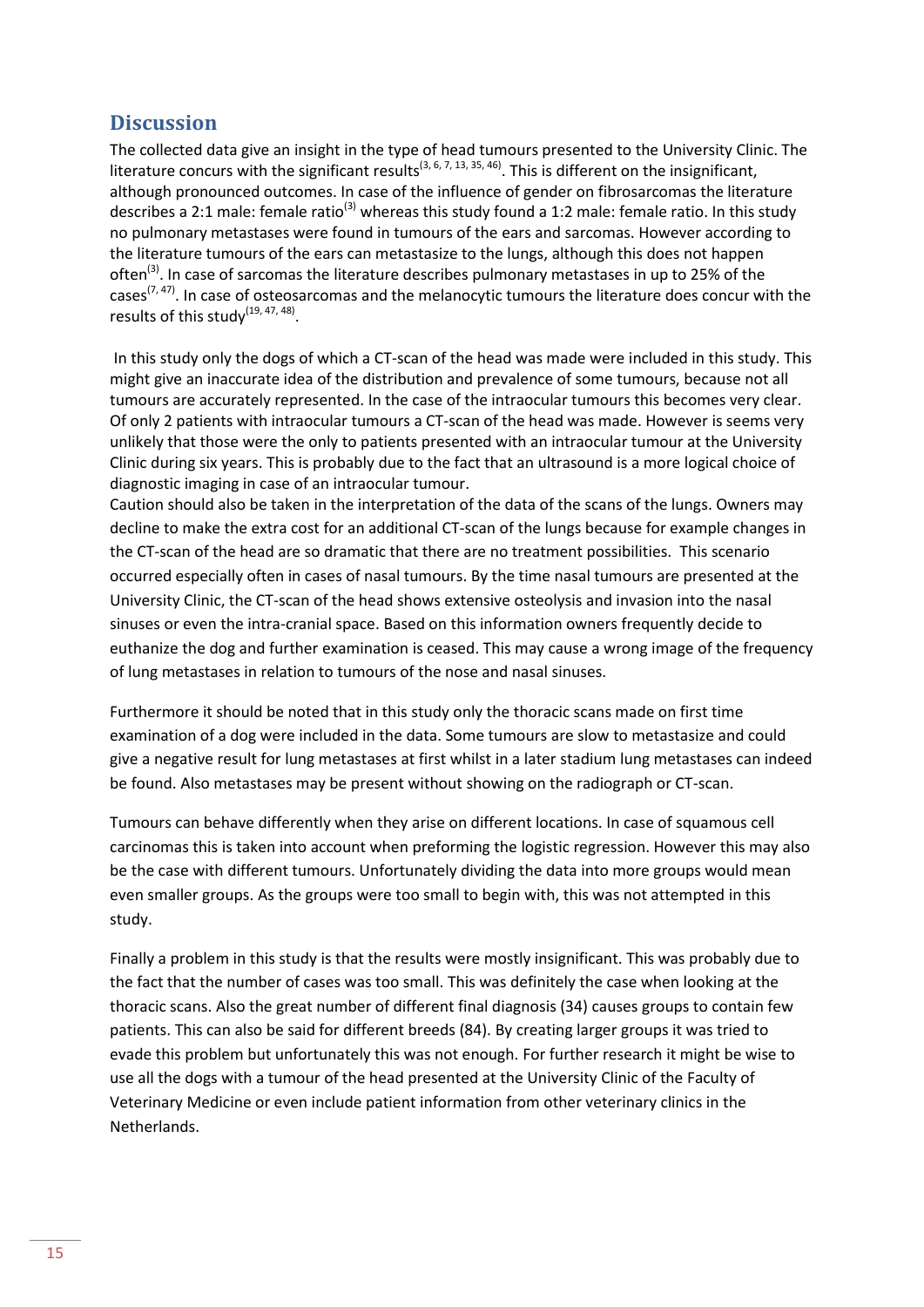#### References

1. Bronden LB, Eriksen T, Kristensen AT. Oral malignant melanomas and other head and neck neoplasms in danish dogs - data from the danish veterinary cancer registry. Acta Veterinaria Scandinavica; 2009.51: 54, (18 December 2009). 2009.

2. Oral en perianal tumors (proceedings) [Internet]. Available from: [http://veterinarycalendar.dvm360.com/avhc/article/articleDetail.jsp?id=771450&sk=&date=](http://veterinarycalendar.dvm360.com/avhc/article/articleDetail.jsp?id=771450&sk=&date=&%0A%09%09%09&pageID=2) [&%0A%09%09%09&pageID=2.](http://veterinarycalendar.dvm360.com/avhc/article/articleDetail.jsp?id=771450&sk=&date=&%0A%09%09%09&pageID=2)

3. Morris J, Dobson J. Head and neck. In: Small Animal Oncology. 1st ed. Oxford: Blackwell Science Ltd; 2001. p. 94-124.

4. Neumann ZL, Fan TM, Looper J. Canine and feline nasal tumors. Veterinary Medicine; 2011.106: 8, 402-404, 406-410, 412, 416. 2011.

5. Sanchez J, Buendia AJ, Vilafranca M, Velarde R, Altimara J, Martinez CM, et al. Canine carcinosarcomas in the head. Veterinary Pathology; 2005.42: 6, 828-833. 2005.

6. Morris J, Dobson J. Skin. In: Small Animal Oncology. 1st ed. Oxford: Blackwell Science Ltd; 2001. p. 50-68.

7. Morris J, Dobson J. Soft tissues. In: Small Animal Oncology. 1st ed. Oxford: Blackwell Science Ltd; 2001. p. 69-77.

8. Morris J, Dobson J. The eye and orbit. In: Small Animal Oncology. 1st ed. Oxford: Blackwell Science Ltd; 2001. p. 252-61.

9. Morris J, Dobson J. Skeletal system. In: Small Animal Oncology. 1st ed. Oxford: Blackwell Science Ltd; 2001. p. 78-93.

10. Withrow SJ. Chapter 3: The pathology of neoplasia. In: Small Animal Clinical Oncology. Missouri: Saunders; 2007. p. 54-67.

11. Brodey RS. Canine osteosarcoma. A clinicopathologic study of 194 cases. Clin Orthop. 1969;62:54-64.

12. Heyman SJ, Diefenderfer DL, Goldschmidt MH, Newton CD. Canine axial skeletal osteosarcoma. A retrospective study of 116 cases (1986 to 1989). Veterinary surgery. 1992;21(4):304-10.

13. Withrow SJ. Chapter 23: Tumors of the skeletal system. In: Small Animal Clinical Oncology. Missouri: Saunders; 2007. p. 540-82.

14. Dernell WS, Straw RC, Cooper MF, Powers BE, LaRue SM, Withrow SJ. Multilobular osteochondrosarcoma in 39 dogs: 1979-1993. J Am Anim Hosp Assoc. 1998;34(1):11-8.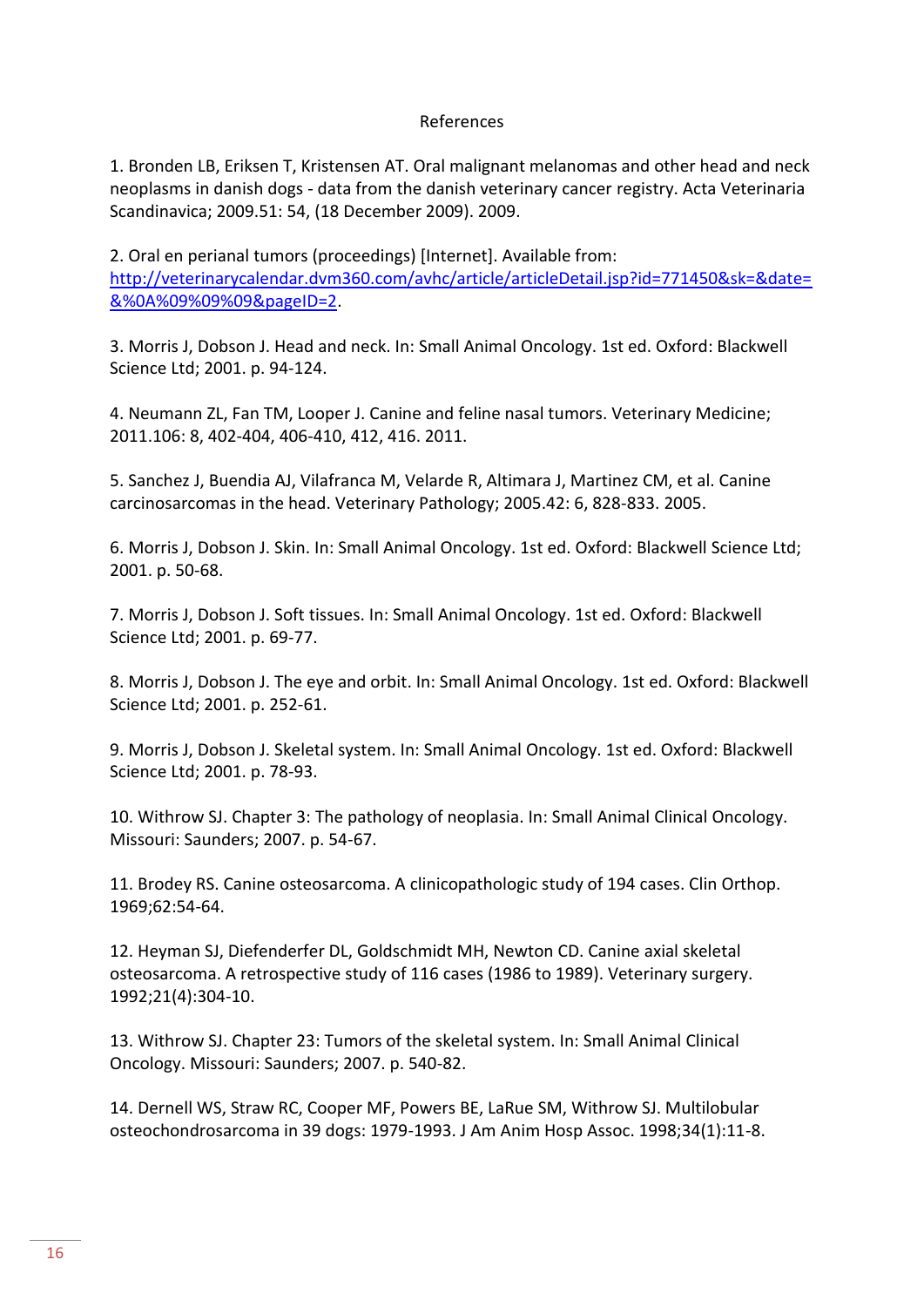15. Kaldrymidou H, Leontides L, Koutinas AF, Saridomichelakis MN, Karayannopoulou M. Prevalence, distribution and factors associated with the presence and the potential for malignancy of cutaneous neoplasms in 174 dogs admitted to a clinic in northern greece. Journal of veterinary medicine.Series A. 2002;49(2):87-91.

16. Mukaratirwa S, Chipunza J, Chitanga S, Chimonyo M, Bhebhe E. Canine cutaneous neoplasms: Prevalence and influence of age, sex and site on the presence and potential malignancy of cutaneous neoplasms in dogs from zimbabwe. J S Afr Vet Med Assoc. 2005;76(2):59-62.

17. Priester WA, Mantel N. Occurrence of tumors in domestic animals. data from 12 united states and canadian colleges of veterinary medicine. J Natl Cancer Inst. 1971;47(6):1333-44.

18. North SM, Banks TA. CHAPTER 18 - tumours of skin and subcutaneous tissues. In: Small Animal Oncology. Edinburgh: W.B. Saunders; 2009. p. 173-82.

19. Vail DM, Withrow SJ. Chapter 18 - tumors of the skin and subcutaneous tissues. In: Stephen J. Withrow A2DVM A2DACVS A2DACVIM (Oncology), David M. Vail, DVM,DACVIM (Oncology), editors. Withrow & MacEwen's Small Animal Clinical Oncology (Fourth Edition). Saint Louis: W.B. Saunders; 2007. p. 375-401.

20. MacEwan EG. Soft tissue sarcomas. Small Animal Clinical Oncology. 2001:283-304.

21. Mauldin GN. Soft tissue sarcomas. The Veterinary clinics of North America.Small animal practice. 1997;27(1):139-48.

22. Thrall DE. Soft-tissue sarcomas. Semin Vet Med Surg Small Anim. 1995;10(3):173-9.

23. Verstraete FJM, Lommer MJ. Section 8: Management of maxillofacial tumors and cysts. In: Oral and Maxillofacial Surgery in Dogs and Cats. Saunders Elsevier; 2012. p. 373-494.

24. Todoroff RJ, Brodey RS. Oral and pharyngeal neoplasia in the dog: A retrospective survey of 361 cases. J Am Vet Med Assoc. 1979;175(6):567-71.

25. White. Mandibulectomy and maxillectomy in the dog: Long term survival in 100 cases. J Small Anim Pract. 1991;32(2):69-74.

26. Brodey RS. Canine and feline neoplasia. Adv Vet Sci Comp Med. 1970;14:309-54.

27. MacEwen EG, Withrow SJ, Patnaik AK. Nasal tumors in the dog: Retrospective evaluation of diagnosis, prognosis, and treatment. J Am Vet Med Assoc. 1977;170(1):45-8.

28. Madewell BR, Priester WA, Gillette EL, Snyder SP. Neoplasms of the nasal passages and paranasal sinuses in domesticated animals as reported by 13 veterinary colleges. Am J Vet Res. 1976;37(7):851-6.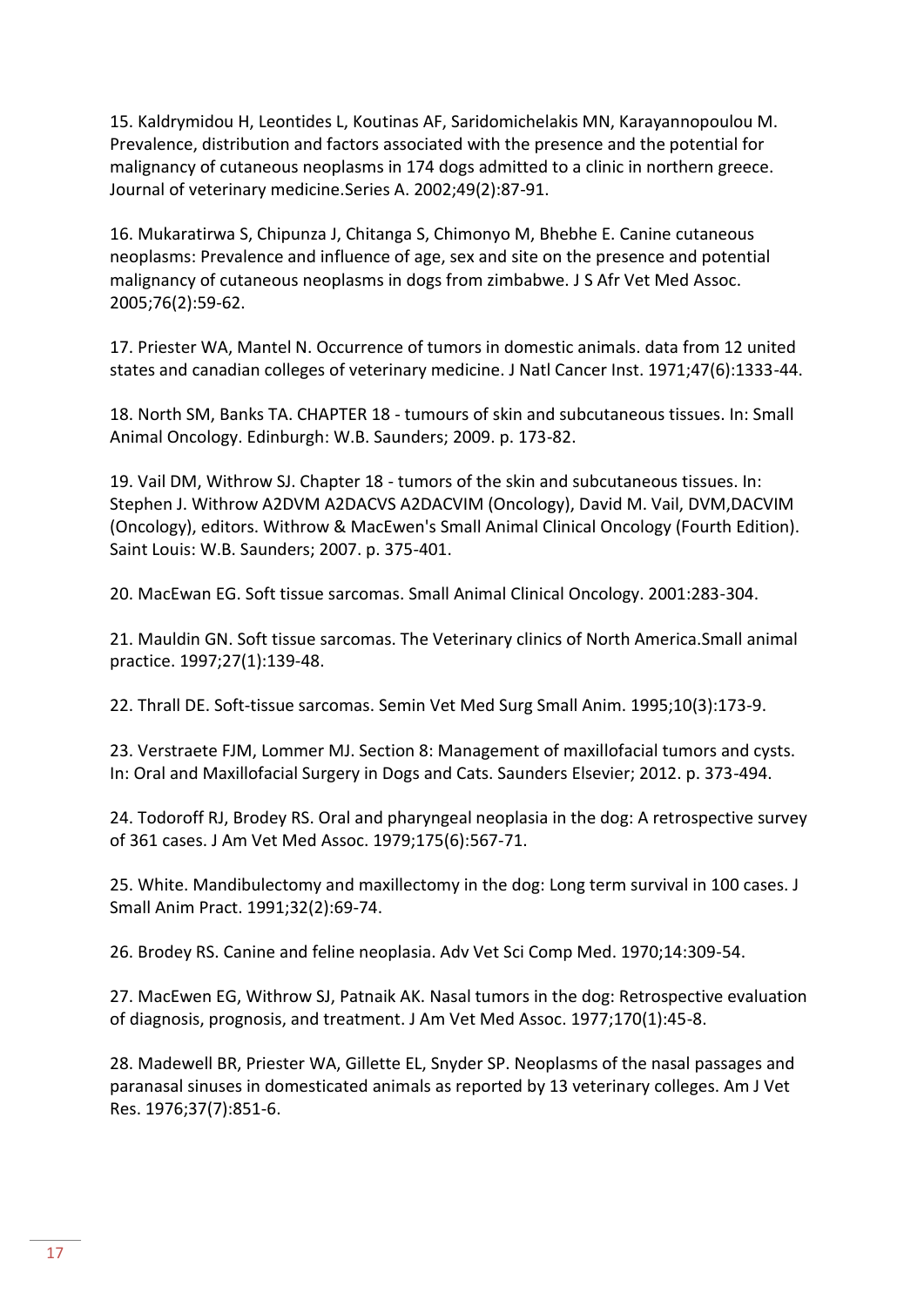29. Avner A, Dobson JM, Sales JI, Herrtage ME. Retrospective review of 50 canine nasal tumours evaluated by low-field magnetic resonance imaging. J Small Anim Pract. 2008;49(5):233-9.

30. Ladue TA, Dodge R, Page RL, Price GS, Hauck ML, Thrall DE. Factors influencing survival after radiotherapy of nasal tumors in 130 dogs. Veterinary Radiology and Ultrasound. 1999;40(3):312-7.

31. Morris. Radiological assessment of severity of canine nasal tumours and relationship with survival. J Small Anim Pract. 1996;37(1):1-6.

32. Patnaik. Canine sinonasal neoplasms: Clinicopathological study of 285 cases. J Am Anim Hosp Assoc. 1989;25(1):103-14.

33. London. Evaluation of dogs and cats with tumors of the ear canal: 145 cases (1978-1992). J Am Vet Med Assoc. 1996;208(9):1413-8.

34. Moisan PG, Watson GL. Ceruminous gland tumors in dogs and cats: A review of 124 cases. J Am Anim Hosp Assoc. 1996;32(5):448-52.

35. Withrow SJ. Chapter 18: Tumors of the skin and subcutaneous tissues. In: Small Animal Clinical Oncology. Missouri: Saunders; 2007. p. 375-401.

36. Rogers KS. Tumors of the ear canal. Veterinary Clinics of North America - Small Animal Practice. 1988;18(4):859-68.

37. Sula MJM. Tumors and tumorlike lesions of dog and cat ears. Vet Clin N Am : Small Anim Pract. 2012 11;42(6):1161-78.

38. Stades FC, Wyman M, Boevé MH, Neumann W, Spiess B. Ophthalmology for the veterinary practitioner. second ed. Germany: Schlütersche; 2007.

39. Roberts, S M Severin, G A Lavach,J D. Prevalence and treatment of palpebral neoplasms in the dog: 200 cases (1975-1983). J Am Vet Med Assoc. 1986;189(10):1355-9.

40. Withrow SJ. Chapter 30: Ocular tumors. In: Small Animal Clinical Oncology. Missouri: Saunders; 2007. p. 686-98.

41. Diters, R W Dubielzig, R R Aguirre, G D Acland,G M. Primary ocular melanoma in dogs. Vet Pathol. 1983;20(4):379-95.

42. Wilcock BP, R. Adenocarcinoma of the gland of the third eyelid in seven dogs. J Am Vet Med Assoc. 1988;193(12):1549-50.

43. Morris J, Dobson J. Diagnosis and staging. In: Small Animal Oncology. 1st ed. Oxford: Blackwell Science Ltd; 2001. p. 15-30.

44. TNM classification of tumours in domestic animals. ===. 1980:53pp.